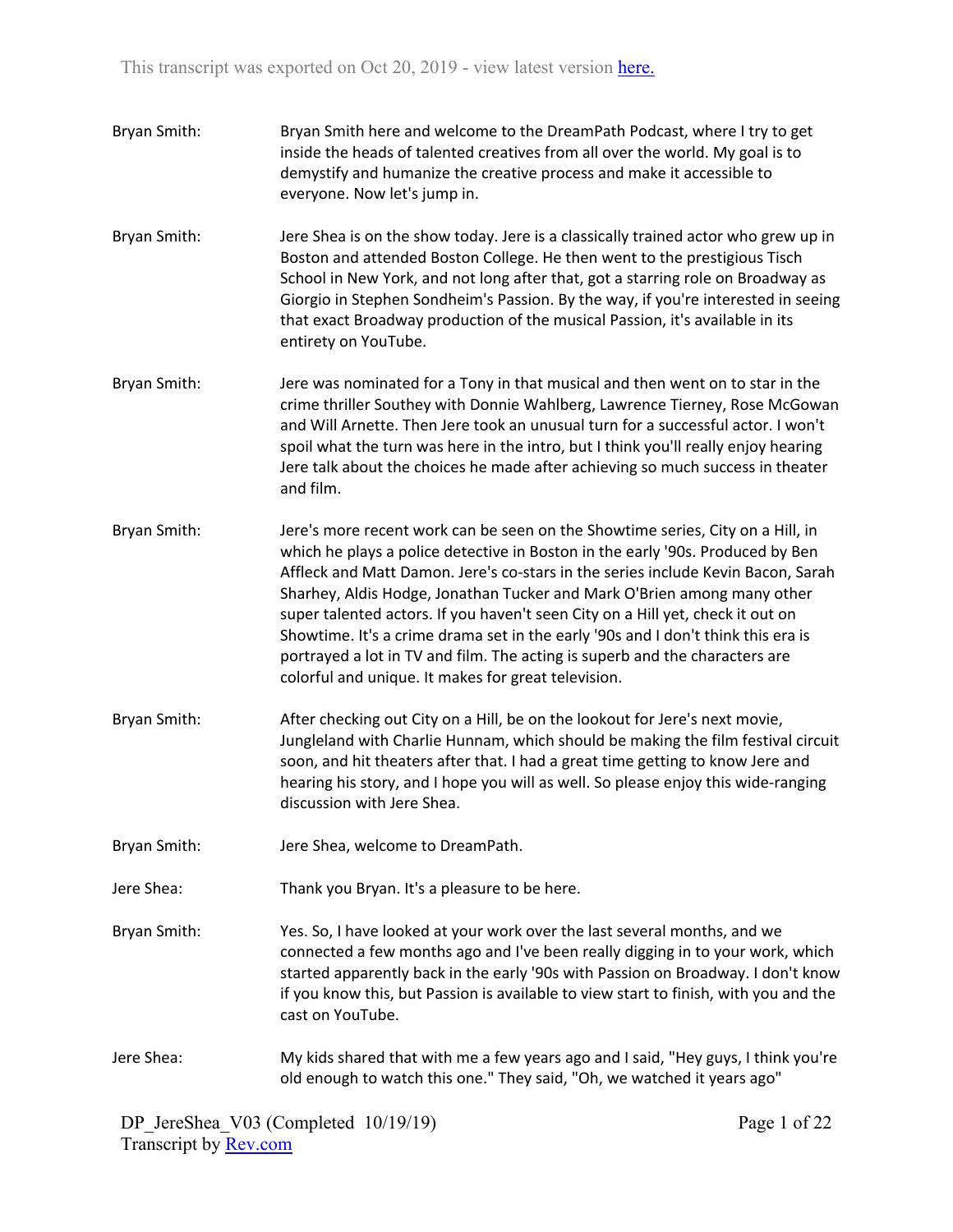| Bryan Smith: | Yeah. It is kind of risque, isn't it?                                                                                                                                                                                                                                                                                                                                                                                                                                                                                              |
|--------------|------------------------------------------------------------------------------------------------------------------------------------------------------------------------------------------------------------------------------------------------------------------------------------------------------------------------------------------------------------------------------------------------------------------------------------------------------------------------------------------------------------------------------------|
| Jere Shea:   | It is the first 10 minutes or so-                                                                                                                                                                                                                                                                                                                                                                                                                                                                                                  |
| Bryan Smith: | Yeah. The first scene is pretty intense.                                                                                                                                                                                                                                                                                                                                                                                                                                                                                           |
| Jere Shea:   | It raised some eyebrows for sure, especially in those days.                                                                                                                                                                                                                                                                                                                                                                                                                                                                        |
| Bryan Smith: | Yeah. So, how did you find yourself on a Broadway stage? I looked at your<br>background, you started at Boston College and went to Tisch after that. Tell us<br>how you found your way to Broadway.                                                                                                                                                                                                                                                                                                                                |
| Jere Shea:   | I've got to say, huge blessings and a lot of luck and some great people around<br>me. I was fortunate enough to go to a great school, undergraduate to learn<br>about theater. I'd always known my whole life that I wanted to be a storyteller<br>in some form or version. And acting seemed to me the most accessible thing,<br>then i understood the best.                                                                                                                                                                      |
| Jere Shea:   | So I went to BC, Boston College, and knew that I wanted further training. Signed<br>on and was lucky enough to get into NYU at Tisch School. It's sort of one thing<br>leads to another, like any career, I had a great opportunity to be part of the<br>ensemble for a show in a play in Shakespeare in the Park in the Delacourt<br>theater in New York. And it was, As You Like It. I was playing a singing lord. So,<br>basically a spear carrier but they handed me a guitar at one point and asked me<br>to sing a song too. |
| Jere Shea:   | So, just little notices from that performance, I was asked to join the ensemble<br>for a Broadway show called, Guys and Dolls. It had opened about four months<br>before that and one of the understudies for Peter Gallagher, who was playing<br>Sky Masterson. The original understudy left and I came onboard. So, I played the<br>drunk in the show, for about a year, and I went on as Sky Masterson about four<br>times, [inaudible 00:04:21] would go off and loop a film.                                                  |
| Jere Shea:   | After about a year I decided to spread my wings and I auditioned for a show<br>called Damn Yankees, that was out at the old Globe. That was in the pre<br>Broadway tryout and I wound up in the meantime being asked to audition for<br>Passion by Stephen Sondheim. It was just one of those things where, it is the<br>right age, the right type I guess, and I could sing. We all just clicked and agreed it<br>would be a good idea.                                                                                           |
| Jere Shea:   | So, I just felt incredibly fortunate to have that opportunity so quickly out of<br>school. I was out of school I think a total of a year and a half, two years by the<br>time that show rolled around for me. I still scratch my head about how that<br>happened. It's very fortunate.                                                                                                                                                                                                                                             |
| Bryan Smith: | So, when you were in high school, did you know that you could sing?                                                                                                                                                                                                                                                                                                                                                                                                                                                                |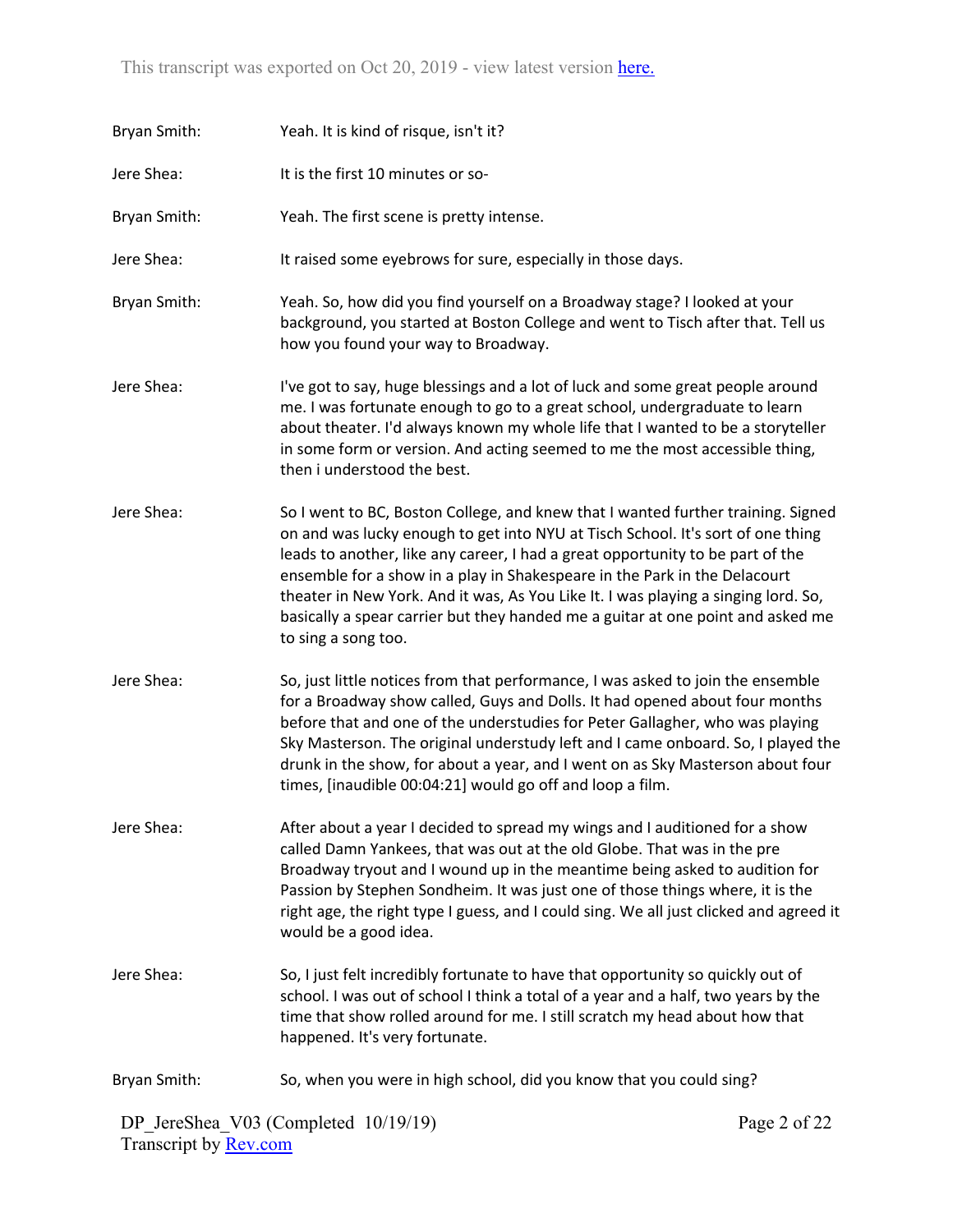| Jere Shea:                   | I did know. Although I have to say in high school I sort of was in denial about it. I<br>grew up in a pretty blue collar neighborhood. I like to say, a no collar<br>neighborhood. Working class people who had their nose to the grindstone,<br>there wasn't a lot of money around. The arts were a luxury. Not that people<br>didn't appreciate music and beauty, God knows we did in an Irish neighborhood<br>like mine, but it was something that it wasn't useful to me on a social level with<br>my friends. It took more [inaudible 00:05:41] than anything. [crosstalk<br>00:05:42]- |              |
|------------------------------|----------------------------------------------------------------------------------------------------------------------------------------------------------------------------------------------------------------------------------------------------------------------------------------------------------------------------------------------------------------------------------------------------------------------------------------------------------------------------------------------------------------------------------------------------------------------------------------------|--------------|
| Bryan Smith:                 | It's actually harmful to you.                                                                                                                                                                                                                                                                                                                                                                                                                                                                                                                                                                |              |
| Jere Shea:                   | It actually hurt my reputation here and there. I'd sing at weddings and funerals,<br>that sort of things, my mom would always make me do that which I'm grateful<br>for now.                                                                                                                                                                                                                                                                                                                                                                                                                 |              |
| Bryan Smith:                 | Yeah.                                                                                                                                                                                                                                                                                                                                                                                                                                                                                                                                                                                        |              |
| Jere Shea:                   | Yeah. I knew I could sing from a young age and I played the guitar. So, music has<br>always been a part of my life. But I never really aspired to be on a Broadway<br>stage singing show tunes growing up. I had a wonderful teacher, Deborah<br>Lapadis, who really turned me on to it at Tisch, at NYU, and really showed me<br>how it needs to be done to be really great. And I just felt it's just such a high<br>form of acting that it's right up there for me with classical theater. It was with<br>Shakespeare and Jacobi and great dramas.                                        |              |
| Bryan Smith:                 | Yeah. And talk about challenging material, you going to Shakespeare, As you like<br>it, all the way to Stephen Sondheim on Broadway. This is not for the faint of<br>heart as an actor and a singer. These are really complex tunes that are they're<br>not pop tunes.                                                                                                                                                                                                                                                                                                                       |              |
| Jere Shea:                   | Right.                                                                                                                                                                                                                                                                                                                                                                                                                                                                                                                                                                                       |              |
| Bryan Smith:                 | These are tough songs to learn and to perform. And so you go through Boston<br>College, did you get the classical voice training that you would expect a<br>Broadway star to receive? Or did you go about it a different way?                                                                                                                                                                                                                                                                                                                                                                |              |
| Jere Shea:                   | At Boston College was a liberal arts school and I was a theater major. So theater<br>arts degree. It wasn't a fine arts program. Anyone would reconsider a<br>professional training program. It was a really wonderful place to learn about<br>theater and storytelling, and gain experience and some confidence.                                                                                                                                                                                                                                                                            |              |
| Jere Shea:                   | I knew that I needed those technical skills that I would pick up at a place like<br>NYU. So I had applied to some of the top schools and NYU, Yale, Juilliard. I got<br>into NYU, and that was the place I really wanted to go and I just felt so lucky to<br>be there because I knew that I wanted to work on classical theater. It was really<br>important to me to have a background and things that There [inaudible<br>00:07:48] people called the method Stanislavski and others like Meisner.                                                                                         |              |
| Transcript by <b>Rev.com</b> | DP JereShea V03 (Completed 10/19/19)                                                                                                                                                                                                                                                                                                                                                                                                                                                                                                                                                         | Page 3 of 22 |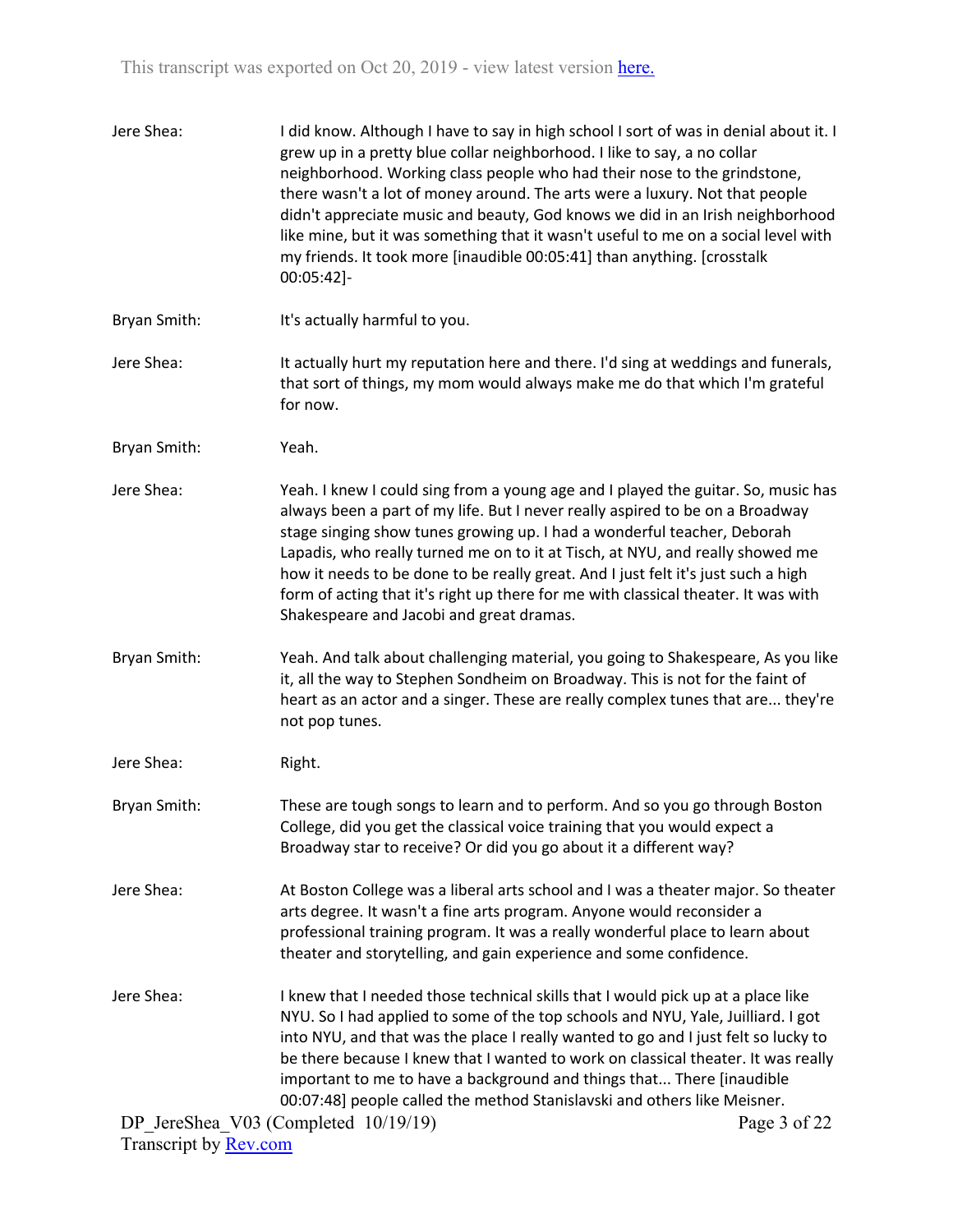| Jere Shea:   | There's a real sort of mix of disciplines there and techniques that our teachers<br>fuse together to make a training program. So I learned many styles of acting and<br>then the approach to acting itself. But the technical pieces of its speech, dialect,<br>singing voice and all of those technical requirements that are so important<br>when you're doing theater and eight shows a week, they come into play at a<br>school like that in a conservatory setting. So it wasn't until grad school that I<br>really started to become steeped in those skills.                                              |
|--------------|------------------------------------------------------------------------------------------------------------------------------------------------------------------------------------------------------------------------------------------------------------------------------------------------------------------------------------------------------------------------------------------------------------------------------------------------------------------------------------------------------------------------------------------------------------------------------------------------------------------|
| Bryan Smith: | And at Tisch, who did you come up with? Who were you surrounded by in terms<br>of acting talent and staged talent?                                                                                                                                                                                                                                                                                                                                                                                                                                                                                               |
| Jere Shea:   | We had [inaudible 00:08:34] I look two years before and two years after to<br>some of my favorite actors but there are In my class we had 17 of us, Ntare<br>Guma Mbaho Mwine, who was on The Chi, now on Showtime. He is just a<br>wonderful actor, who actually spent some of his childhood He's Ugandan and<br>American. And he spent some of his childhood in Brooklyn, which is about 20<br>minutes from where I grew up in Hyde Park in Boston. Neil Huff is on Broadway<br>right now with Jeff Daniels in, To Kill a Mockingbird.                                                                         |
| Jere Shea:   | There are people of a couple of years before me, Marcia Gay Harden was two or<br>three years before me. Garrett Dillahunt, who was a consummate character<br>actor that I always admired. He's someone who in fact just played three roles,<br>three different roles in Deadwood. In the movie that just came out this year too.<br>He's someone who just as a chameleon.                                                                                                                                                                                                                                        |
| Jere Shea:   | So many other people, Debra Messing. Billy Crudup was a year or two behind<br>me there. Michael Gaston. These are people whether you know their names or<br>not, you've seen their faces about a million times on television and in movies.<br>People that if you're in the business and you know your actors, I consider<br>them real actors, actors. Another guy is David Zabel. David Zabel was a really<br>fine actor who was in my class and went on. He was also a very talented writer<br>who wound up being showrunner for ER for many, many years and rights films<br>and television shows to this day. |
| Bryan Smith: | Garrett is a pretty special character actor and-                                                                                                                                                                                                                                                                                                                                                                                                                                                                                                                                                                 |
| Jere Shea:   | He sure is.                                                                                                                                                                                                                                                                                                                                                                                                                                                                                                                                                                                                      |
| Bryan Smith: | he is actually from my hometown of Well he's from Sila. I live in Sila.                                                                                                                                                                                                                                                                                                                                                                                                                                                                                                                                          |
| Jere Shea:   | Oh, great.                                                                                                                                                                                                                                                                                                                                                                                                                                                                                                                                                                                                       |
| Bryan Smith: | Yeah. So he's a local legend around here.                                                                                                                                                                                                                                                                                                                                                                                                                                                                                                                                                                        |
| Jere Shea:   | He should. He's a legend everywhere. And he and Michelle Hurd, his wife,<br>they're really wonderful actors and wonderful people.                                                                                                                                                                                                                                                                                                                                                                                                                                                                                |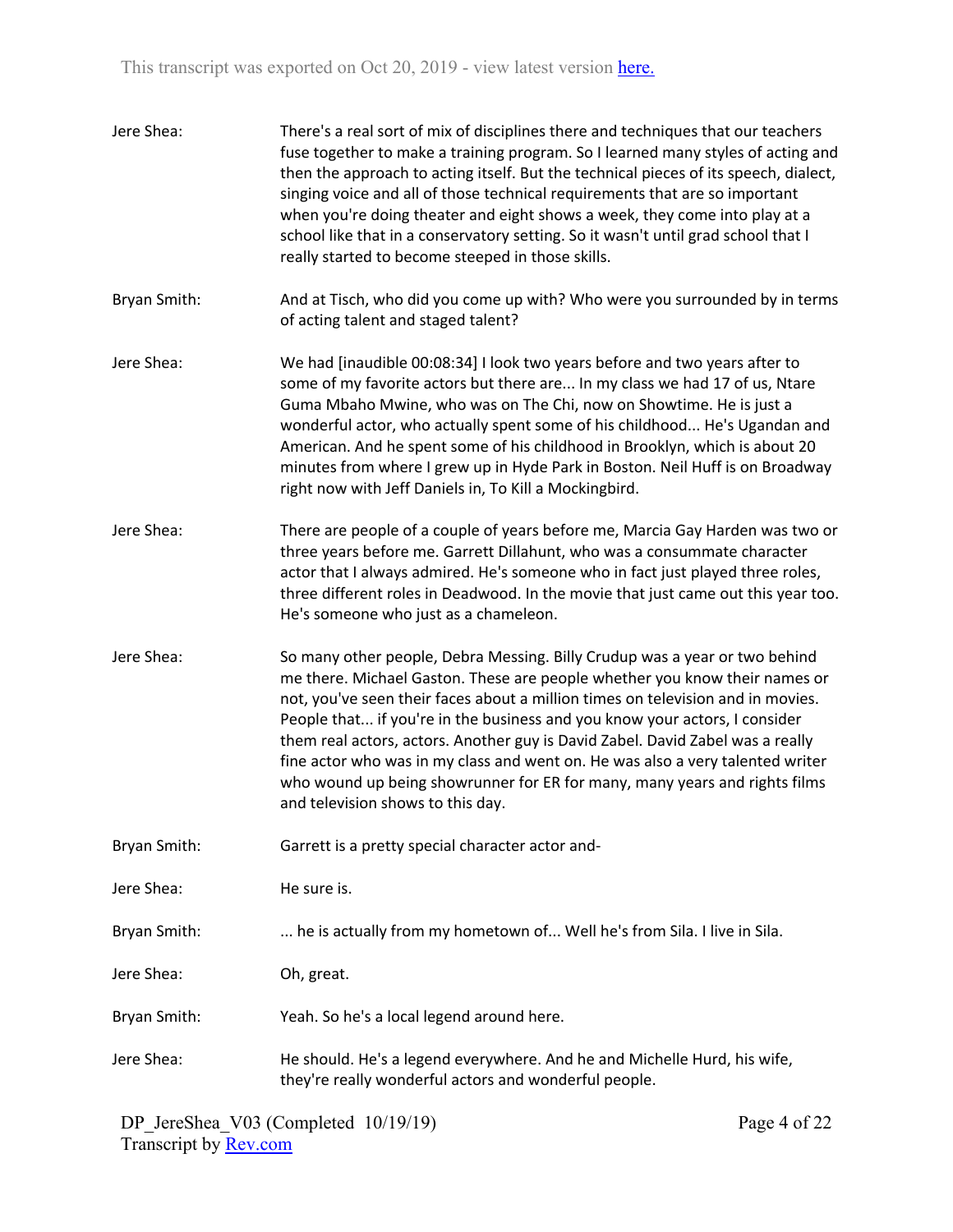| Bryan Smith: | So when you're surrounded by all this wonderful talent at Tisch, at the time, are<br>you seeing the trajectory of these folks and can you really see how great they<br>are? Or are you just too deep in it to really know what's going to happen and<br>how special these people are.                                                                                                                                                                                                                                                                                                                                                                                                                                                                                                                                                                                             |
|--------------|-----------------------------------------------------------------------------------------------------------------------------------------------------------------------------------------------------------------------------------------------------------------------------------------------------------------------------------------------------------------------------------------------------------------------------------------------------------------------------------------------------------------------------------------------------------------------------------------------------------------------------------------------------------------------------------------------------------------------------------------------------------------------------------------------------------------------------------------------------------------------------------|
| Jere Shea:   | I think both things. If people who came out a year or two before me started to<br>hit with things, Pete Krause, Camryn Manheim, who after a few years of<br>hammering away, pounding the pavement, [inaudible 00:10:58] in her career<br>really took off. Another person who I should say I admire greatly.                                                                                                                                                                                                                                                                                                                                                                                                                                                                                                                                                                       |
| Jere Shea:   | So you'd see things start to happen for people. And you saw people over the<br>years, Michael McKean was in a class in a few decades before me. You'd see<br>these things happen to people who came through the program. So everyone's<br>dreaming, "Gee, I hope that happens for me." But ultimately you have to be<br>yourself and have your own career and take your lumps like everybody else<br>does. But in a day to day, everyone's sort of sweating and straining and<br>sometimes being so frustrated, we punch holes in walls and break chairs.<br>There's a lot of emotion and [inaudible 00:11:35] about the process for a lot of<br>us.                                                                                                                                                                                                                              |
| Jere Shea:   | So it can be a real struggle on a slog and it seems like sometimes you're not<br>going to make it through that third year, but ultimately you'll look at the folks<br>who've gotten out before you and done well. But you also have just something<br>inside you that says, "I can do this too. I can do this and it may or may not<br>happen for me, but I'm going to stay in the fight and trust that I do have<br>somebody skills already in place.                                                                                                                                                                                                                                                                                                                                                                                                                            |
| Bryan Smith: | Yeah.                                                                                                                                                                                                                                                                                                                                                                                                                                                                                                                                                                                                                                                                                                                                                                                                                                                                             |
| Jere Shea:   | It's a leap of faith.                                                                                                                                                                                                                                                                                                                                                                                                                                                                                                                                                                                                                                                                                                                                                                                                                                                             |
| Bryan Smith: | I mean, I guess there's got to be something inside of you that knows that just<br>because you've got into the program, which is so storied and historic that they<br>saw something in you that was pretty special as well.                                                                                                                                                                                                                                                                                                                                                                                                                                                                                                                                                                                                                                                        |
| Jere Shea:   | Right. I remember asking Ron Van Lieu, who was the head of the program with<br>Zelda Fitchandler. And he was our guru. He was the guy everyone wanted to<br>please in our scene study classes. I remember saying to him after our first year,<br>"Why did you allow me in?" I was really struggling with, do I want to come back<br>or? I did have some opportunities to get an agent close to halfway through and I<br>knew that I was not nearly ready. That's the one thing you learn is what you<br>don't know. You learn very quickly that you're not ready to go out there in the<br>world and do what you really aspire to do ultimately. But you could go out and<br>possibly make a living, but you hope for more. So I always wondered to this day<br>I'm like, "Geez, how did I get in based on that audition?" I remember how it was<br>and trust me, I was not good. |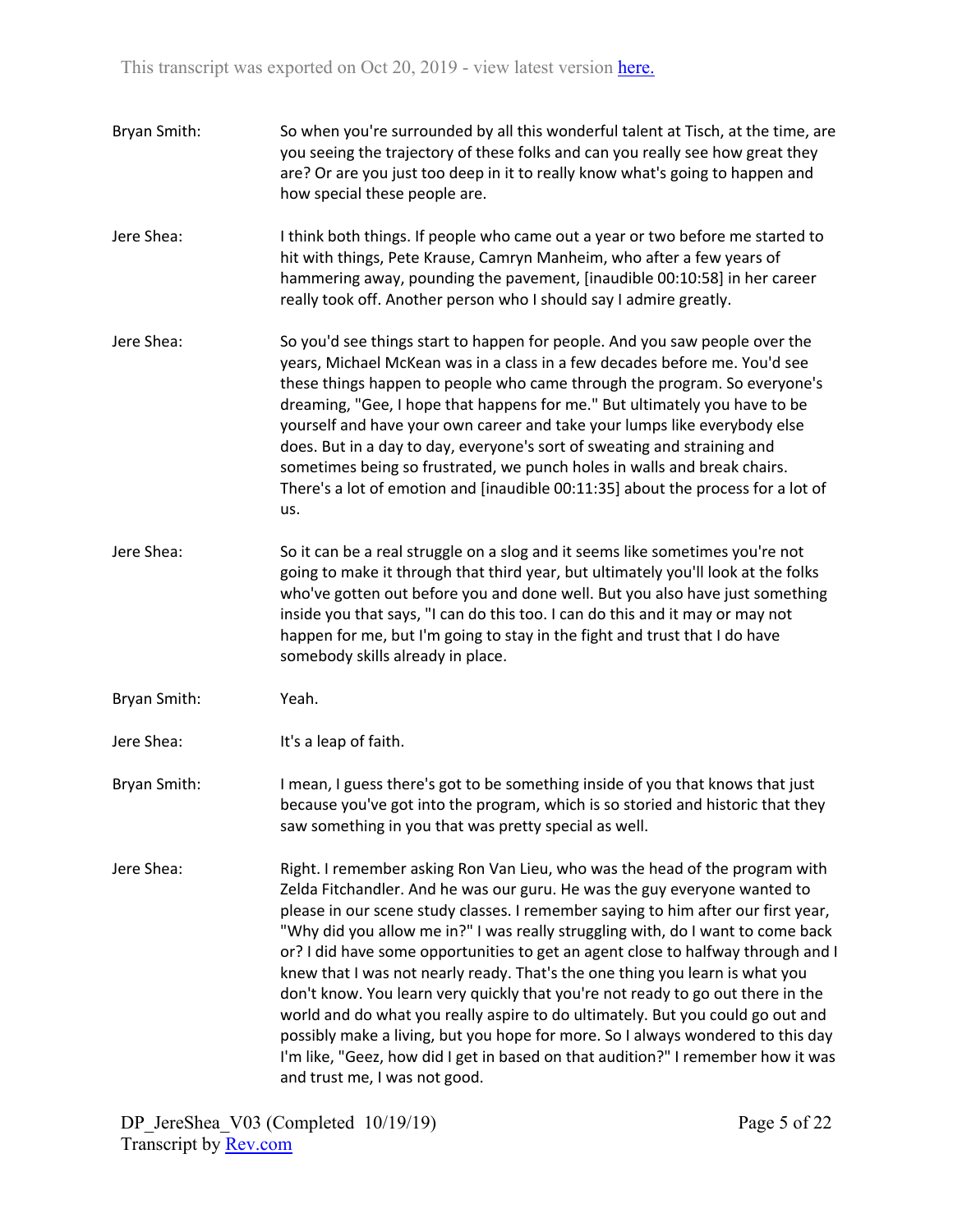| Bryan Smith: | So, have you ever had what I've referred to, and I think others do as well, as<br>imposter syndrome?                                                                                                                                                                                                                                                                                                                                                                                                                                                                                   |
|--------------|----------------------------------------------------------------------------------------------------------------------------------------------------------------------------------------------------------------------------------------------------------------------------------------------------------------------------------------------------------------------------------------------------------------------------------------------------------------------------------------------------------------------------------------------------------------------------------------|
| Jere Shea:   | Yeah, I think that would apply. I've done a lot of things for a living too and<br>frankly that's something that at any point along the learning curve early on in<br>those first few months or even years, you can feel that from time to time. I think<br>that's human nature, right? I mean there are people who I think never have it<br>and those are the people I'm concerned about.                                                                                                                                                                                              |
| Bryan Smith: | Great. Well it was a Bruce Springsteen who's 70th birthday was yesterday.                                                                                                                                                                                                                                                                                                                                                                                                                                                                                                              |
| Jere Shea:   | Yeah, I heard that.                                                                                                                                                                                                                                                                                                                                                                                                                                                                                                                                                                    |
| Bryan Smith: | I think he was quoted as saying, "You should think that you're the baddest ass in<br>town and also that you suck. It keeps you honest."                                                                                                                                                                                                                                                                                                                                                                                                                                                |
| Jere Shea:   | I think that's a really good approach. [inaudible 00:13:54] helpful. You need<br>them both. You really do.                                                                                                                                                                                                                                                                                                                                                                                                                                                                             |
| Bryan Smith: | Right. So let's fast forward from Tisch to the Broadway stage, and you're on<br>stage with all of these wonderful actors and you are featured pretty much in<br>every scene. I watched it on YouTube and I was struck by how much time you<br>were up there singing and insane lines and the spotlight is on you. Is that<br>exhausting?                                                                                                                                                                                                                                               |
| Jere Shea:   | I will say this before I answer that. I mean, my father was a school teacher, my<br>brothers were firefighters. I have a sister who was a teacher. My mom raised<br>five kids. A brother who worked with disabled people. They work really hard.<br>They work really hard. That's exhausting work. So I feel really lucky and like I'm a<br>slacker and black sheep of the family for sure. That's two hours on stage, I'm<br>running around and then when I'm not on stage I'm running behind the scrim or<br>under the deck to get back on the other side and make another entrance. |
| Jere Shea:   | Yeah, it can be pretty exhausting. But in the end, when you have 1500 people,<br>2000 people clapping for you at the end of the night, it's a wash. It's pretty<br>good. Actually I come out way ahead when There's nothing like it.                                                                                                                                                                                                                                                                                                                                                   |
| Jere Shea:   | And to be working with people who are working just as hard as you. For some<br>reason, it's all relative that everybody's pulling in the same direction. I feel like<br>I'm fed every night and energized by the end of it. But yeah, you sweat. It is a lot<br>of work and you have to get your rest and eat right and stay in shape and to do<br>it.                                                                                                                                                                                                                                 |
| Bryan Smith: | Was it five days a week? Six days a week? How many shows were you doing per<br>week?                                                                                                                                                                                                                                                                                                                                                                                                                                                                                                   |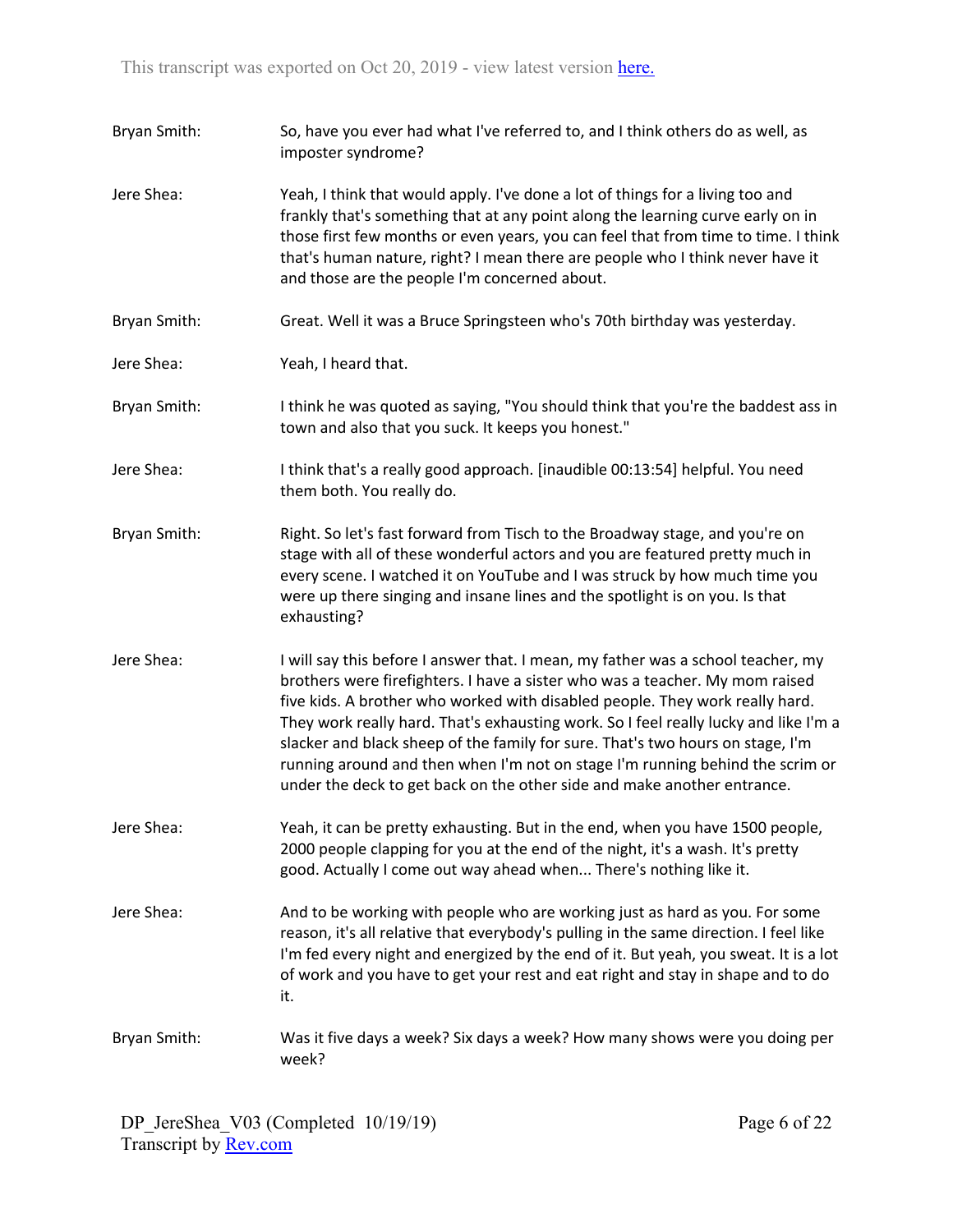- Jere Shea: We get one day off. It'd be one day a week. And usually in the theater it's on Mondays. They say theaters are dark on Mondays and most of them are. So we had eight shows a week over a six day period.
- Bryan Smith: Eight shows a week and for six days a week. I mean, I just... Everything has to go right in a Broadway production or any type of production. But on Broadway the stakes are so high. Is there just a constant level of stress about something going wrong? Somebody getting sick, their voice goes out or I mean any... family emergencies, understudy problems. What are the challenges that you remember from that experience?
- Jere Shea: I think it's one of those things where there are people whose job it is to plan for contingencies, to have backups and backups for the backups. If a set piece doesn't move in and out, they're going to be people in clothing to sneak out on stage when the lighting cue changes and move that set piece off stage. So things do happen all the time in the theater. Marin Mazzie and I, she just passed away just over a year ago. I played opposite Marin who was a brilliant person, star, human being.
- Bryan Smith: She was Clara, right?
- Jere Shea: She was Clara, yeah. And we had this scene at the beginning, the scene you alluded to earlier that we had this nude scene and we were getting into the bed on the set before the curtain rises and suddenly the curtain rises in the houselights are still up and everyone just looks up at us. I just waved to the edge of the crowd and then we just turned and smiled to the crowd and said, "See you in a few minutes." And the curtain eventually came back down. We started the show over again. Those things happen all the time in theater.
- Jere Shea: There are times in a run when you do something close to a year or even more sometimes where you welcome those things because it resets the tone and it puts everybody on edge in a really wonderful way. It reminds you that every night needs to happen for the first time. Anything can happen. A prop can break, someone can go up on a line and there are times words would come out of my mouth that were not written by Stephen Sondheim. He'd be backstage smiling at me. After the performance I say, "I was just running myself a little Sondheim musical for you tonight." Things happen. You have these little brain tweaks that happen over the course of a show that you just embrace and trust that something good is on the other side of that if you stay relaxed.
- Bryan Smith: Did you ever have a chance to meet Stephen Sondheim?

Jere Shea: To meet him?

Bryan Smith: Yeah.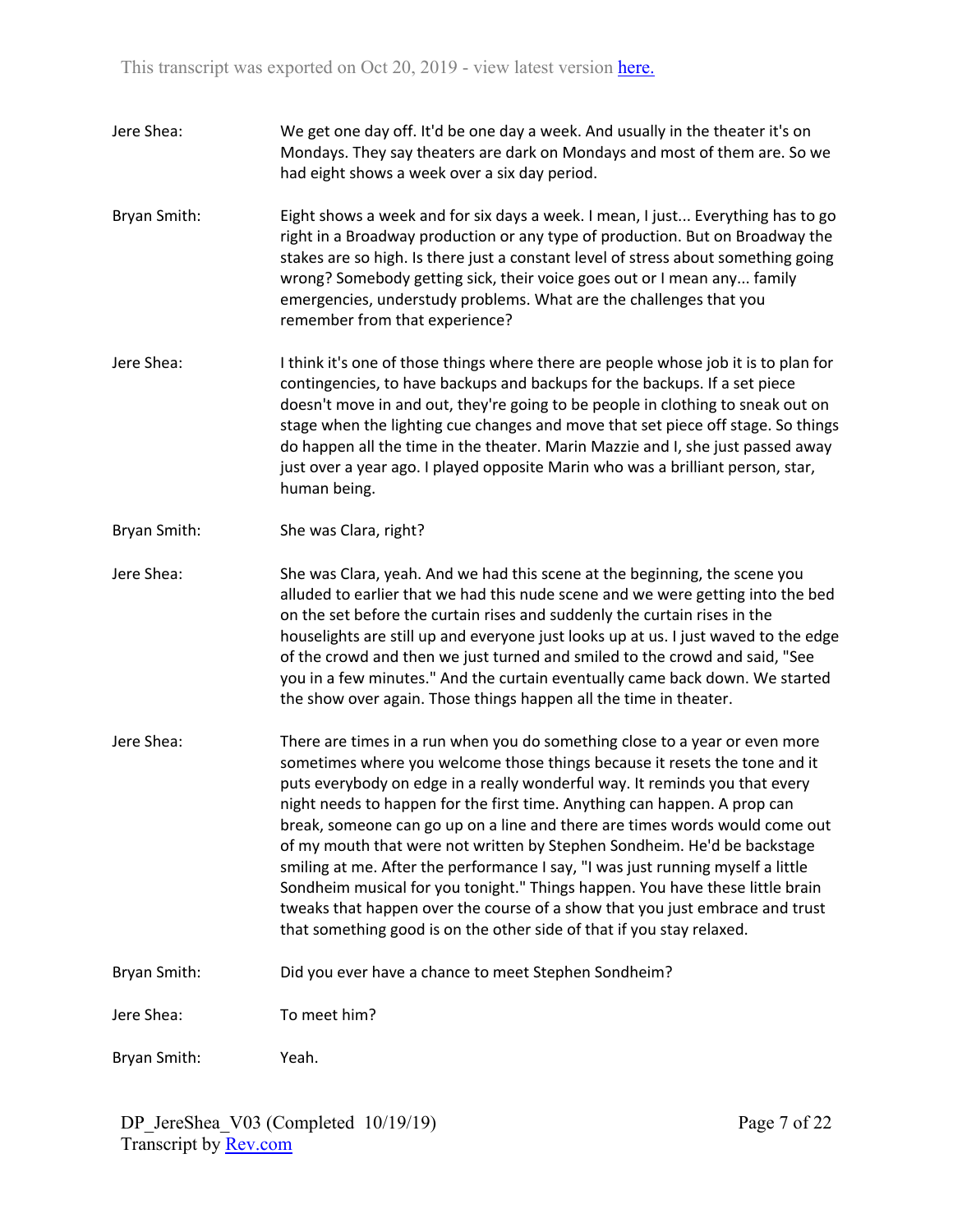| Jere Shea:   | Oh yeah. He was the person He and James Lapine and Wendy Ettinger and<br>Scott Rutan, they were all present and were the people who made the decision<br>ultimately Steve and James and the producers, Jerry Schoenfeld, the [inaudible<br>00:18:22] organization were all present and speaking with me and putting me<br>through the paces during the audition process.                                                                                                                                                                                                                                                                |
|--------------|-----------------------------------------------------------------------------------------------------------------------------------------------------------------------------------------------------------------------------------------------------------------------------------------------------------------------------------------------------------------------------------------------------------------------------------------------------------------------------------------------------------------------------------------------------------------------------------------------------------------------------------------|
| Jere Shea:   | So yeah. I got to meet Steve and work with him. He was there very frequently,<br>especially at the beginning. He was there throughout most I'm pretty sure all<br>of our preview performances and he would come back in at least, sometimes<br>weekly or monthly to check in on the run. And every once in a while he'd even<br>tweak the show after we ran. He's a perfectionist and it's always about the<br>details with him. So he was around quite a bit. I know I have recordings of him<br>singing, teaching us the music. So it was cool. Yeah, we definitely felt that we<br>had access to him and he always had access to us. |
| Bryan Smith: | One of the things that I've always enjoyed about theater is the knowledge, even<br>if it's not conscious. But there's this subconscious understanding that what<br>you're seeing is never going to happen again in this exact same way.                                                                                                                                                                                                                                                                                                                                                                                                 |
| Jere Shea:   | Don't you love it?                                                                                                                                                                                                                                                                                                                                                                                                                                                                                                                                                                                                                      |
| Bryan Smith: | Oh man, it's so exciting. Plus, there's all these contingencies and these things<br>that can happen that kind of keep you on the edge of your seat sometimes. If<br>someone flubs a line or something and It really is exciting. Even when people<br>aren't flubbing lines, you're seeing something that is just extremely unique and<br>now.                                                                                                                                                                                                                                                                                           |
| Jere Shea:   | And it has to be. It has to be life for the audience. [inaudible 00:19:44] they pay<br>a lot of money to sit there and to be moved or entertained and it has to be fresh<br>every night so that it can just happen for them. When you try to repeat a<br>performance, it's stale for everybody. Nobody has any fun.                                                                                                                                                                                                                                                                                                                     |
| Bryan Smith: | Wait. Where do you think Broadway and theater has gone? Is it in the same<br>place that it was back in the early '90s when you were on stage or are we in a<br>different place now because of how spread out and diluted our attention span is<br>with all of the content that's available streaming. It just seems like a more<br>challenging space to be in from the outside looking in. But what are your<br>thoughts on that?                                                                                                                                                                                                       |
| Jere Shea:   | That's a great question. It's one I haven't thought too much about, but just off<br>the top of my head, I can tell you that the shows and the plays that I've seen<br>now really respond to that and understand those audiences. It's really hard to<br>get a production on Broadway anyway. And by the time it does, it's been put<br>through those paces and it's really been measured by that contemporary<br>yardstick. Are people going to be able to latch on and feed on this production<br>for two hours, two and a half hours and sometimes three hours a night.                                                               |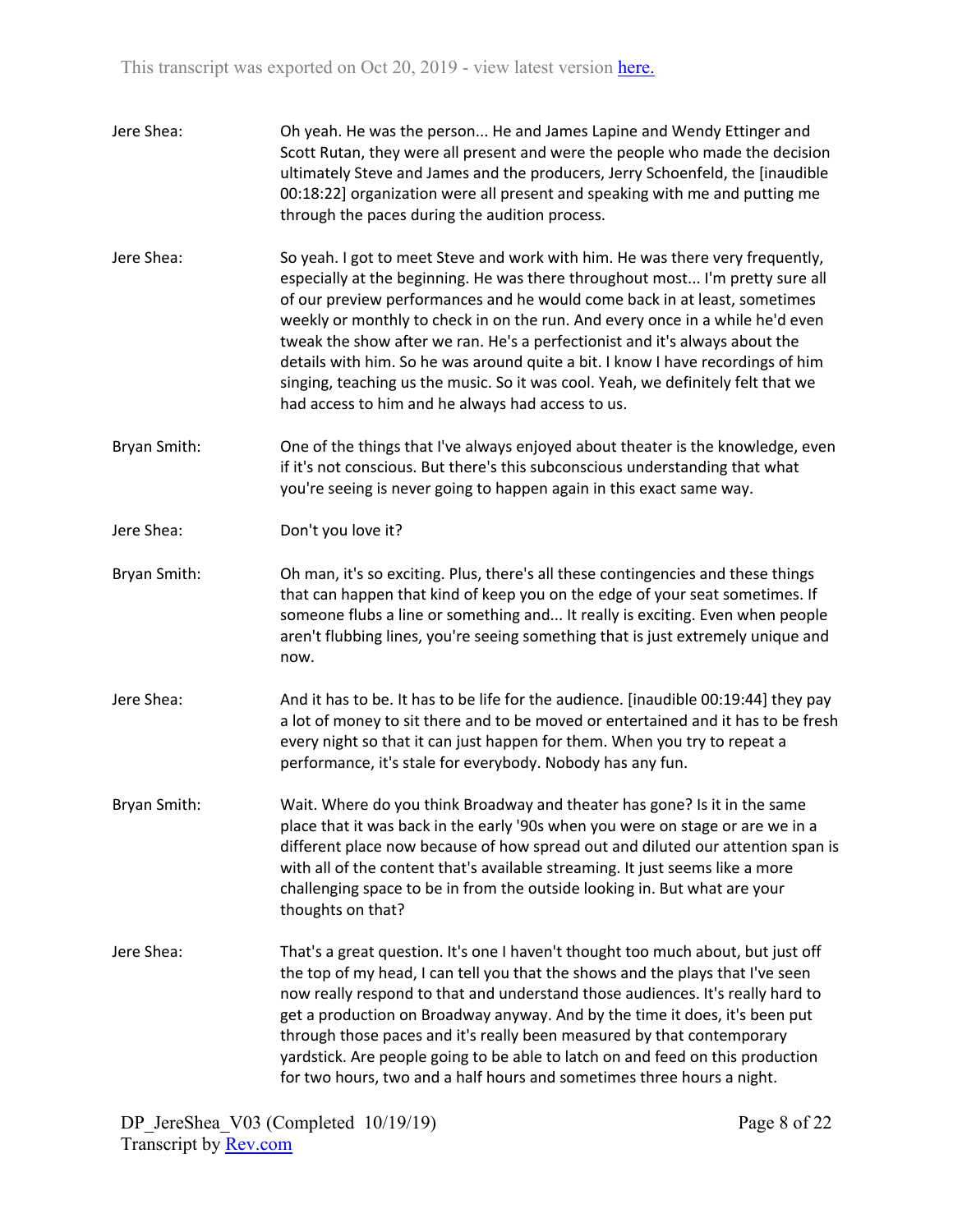| Jere Shea:                   | They're built in a way that I think by artists who are very connected and aware<br>of what's going on in the world. And you'll see technology being used.<br>Sometimes that's fused into the production itself and people are tweeting along<br>with the show and that is harnessed in some way. But yeah, I mean I think we<br>do have to think about, "Gee, can someone physically sitting in a chair for three<br>hours in a night now?" I think that is a question that has to be answered. But if<br>you find if someone's shifting around the chair, it maybe something that you<br>can fix. It maybe something about the show that maybe we're losing the<br>attention. So there's so many factors that have always been in there.                                                                                                                        |              |
|------------------------------|------------------------------------------------------------------------------------------------------------------------------------------------------------------------------------------------------------------------------------------------------------------------------------------------------------------------------------------------------------------------------------------------------------------------------------------------------------------------------------------------------------------------------------------------------------------------------------------------------------------------------------------------------------------------------------------------------------------------------------------------------------------------------------------------------------------------------------------------------------------|--------------|
| Jere Shea:                   | It's easy to lose an audience, especially when you start trying to fake your way<br>through a show or you're whitewashing over a part of the piece, the written<br>material that still needs to be reworked, that sort of thing.                                                                                                                                                                                                                                                                                                                                                                                                                                                                                                                                                                                                                                 |              |
| Jere Shea:                   | So I think some of the old rules still apply. You have to entertain, you have to<br>really grab hold of your audience and don't let go of them. But that's it. People<br>are not used to sitting there and it's a really good question. Though I think if the<br>quality is high, like something like Hamilton, like something like To Kill a<br>Mockingbird and the performance is as strong people are still the same. They're<br>going to be moved. It's how long you sit with your loved ones at dinner, some<br>nights four or five hours, and it's, "Oh my God, it's midnight. We just sat down<br>here." If you're moved and you're connected and invested in an emotional level<br>and in an intellectual level, the night flies by. So I like to think that we're doing<br>fine with that. And that's a question that's going to be answered over time. |              |
| Bryan Smith:                 | Yeah. Let's go back in time a little bit. Back to your childhood and your<br>influences. It sounds like your dad was a teacher?                                                                                                                                                                                                                                                                                                                                                                                                                                                                                                                                                                                                                                                                                                                                  |              |
| Jere Shea:                   | He was a teacher. Yeah, my history teacher in [inaudible 00:22:48] schools.                                                                                                                                                                                                                                                                                                                                                                                                                                                                                                                                                                                                                                                                                                                                                                                      |              |
| Bryan Smith:                 | Anybody in your family or mentors that you had growing up who were in the<br>arts that made it seem possible for you to do what you do now?                                                                                                                                                                                                                                                                                                                                                                                                                                                                                                                                                                                                                                                                                                                      |              |
| Jere Shea:                   | No. Like I say, I grew up in a neighborhood where it was not really something<br>that was front of mind for most people. My early influences were people in<br>movies. Robert De Niro, Meryl Streep, John Savage people, they all happen to<br>be in one of my favorite films, The Deer Hunter. Things like that, that I would<br>see as a younger person in my early teens. When I was still in elementary<br>school, I'd sneak it on these movies and I'd watch them. And those are the<br>things that moved me. So when I thought about being a storyteller and an actor,<br>I always thought about doing things on camera and how ultimately that's<br>something I've also been very fortunate to be able to do.                                                                                                                                             |              |
| Jere Shea:                   | So, theater was not something that I was exposed to growing up. My sister was<br>the first person to invite me into the theater. She was at a little [inaudible<br>00:23:49] girls school in the next town over. She would truck over into this place<br>called Milton, to this Academy and they needed [inaudible 00:23:55] all girls, I                                                                                                                                                                                                                                                                                                                                                                                                                                                                                                                        |              |
|                              | DP JereShea V03 (Completed 10/19/19)                                                                                                                                                                                                                                                                                                                                                                                                                                                                                                                                                                                                                                                                                                                                                                                                                             | Page 9 of 22 |
| Transcript by <b>Rev.com</b> |                                                                                                                                                                                                                                                                                                                                                                                                                                                                                                                                                                                                                                                                                                                                                                                                                                                                  |              |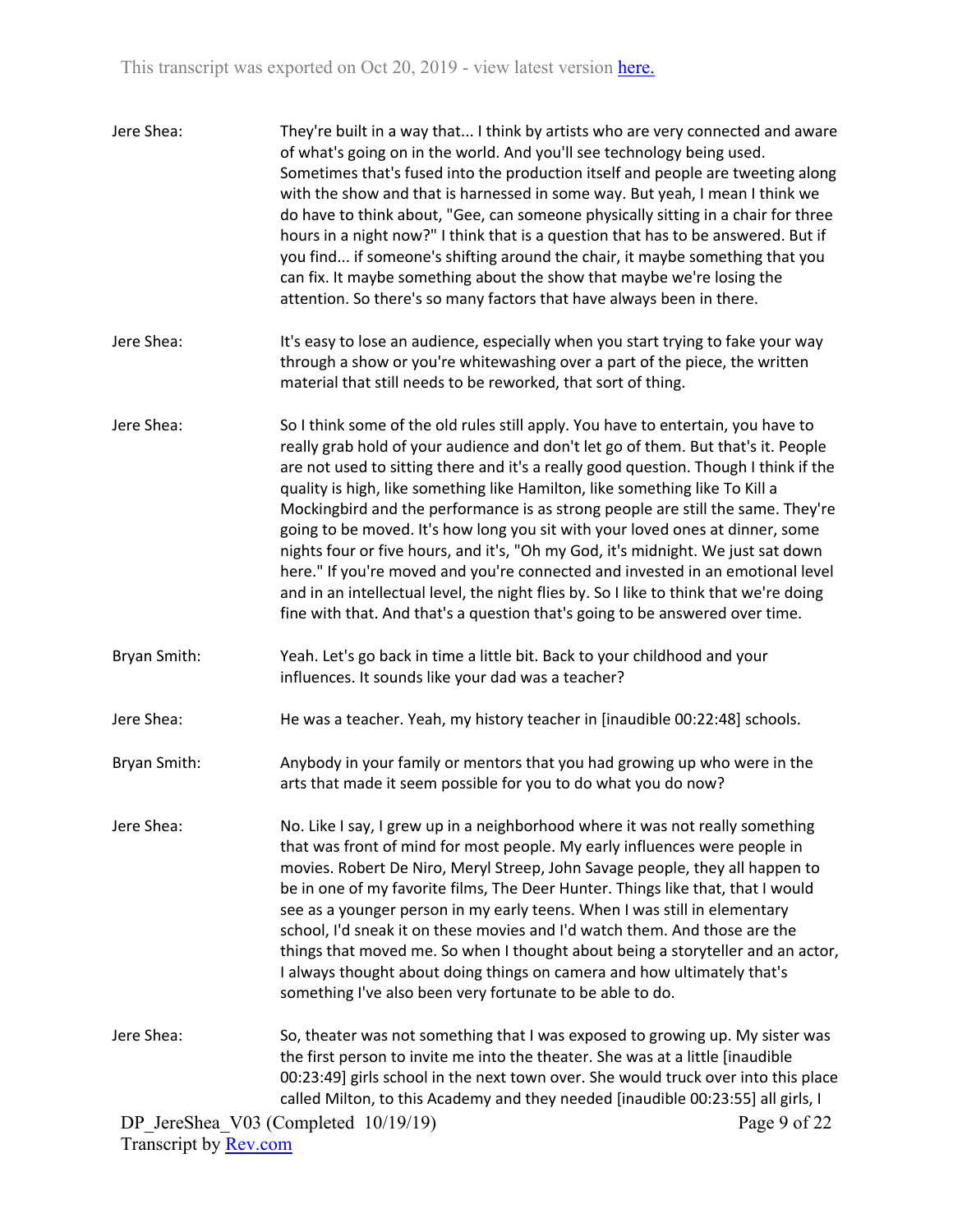needed boys to be in the shows and in the plays and she said, "Hey, do you want to come over and do this?" I did it to meet girls. A lot of people do I guess. But that was my introduction to it. I had no idea what I was doing. I was terrible. I was a pain in the ass to the director and everybody around me. I was just an immature, little punk kid who was running around just wanting to have fun.

- Jere Shea: But I quickly learned that there's a real work ethic to [inaudible 00:24:23] and that you have to take it seriously and that there are skills that you have to develop over time. That no one is great when they start out and that you can really work your way toward being great over time. So that was something I have to thank my sister for inviting me in. My sister Sarah, who is a wonderful actor and director, who now teaches and actually went onto teaching and now she's in real estate in Massachusetts. She was my biggest influence. I think the person who really triggered this in me and said, "You can do it."
- Bryan Smith: So when you got into acting at Tisch and started to study the various methods Stanislavski and Meisner, did you find yourself kind of gravitating toward one type of school of thought on acting versus another or did you try to throw them all into your psyche and see what happens?
- Jere Shea: I think one of the best things about NYU is that it is a real collage of ideas and I find that Stanislavski and Meisner and Hagen and Strasburg all these things that have the same roots in something that we find there's an emotional truth that we all try to tap into and understand. At any given point in any given role, along the way, I can just use a skill from one or the other.
- Jere Shea: It's something that I think people now say, "Oh, he's a method actor," or "She's a method actor," And that definition has really gotten lost over the years. And there things that were traditionally called the method like Stanislavski that are different methods that people can name. But in the end, I think the great ones, the most useful ones that have been helpful to me have been things that I've pieced together from all of that work.
- Jere Shea: There are nights where it's like, "Geez, I'm not really finding this moment anymore. What am I doing wrong?" And it comes back to something very technical, and maybe taking a breath at a certain point that if I'm singing or holding the breath until the next line, that can really do something in your body internally that does something emotionally [inaudible 00:26:32]. So there are technical approaches that I can just... I can call upon those over one of a show or in rehearsal process. So bottom line, it's a real mishmash for me and that's the fun of it to decide at any point along the way in a role, [inaudible 00:26:48], "What's going to work today for me?" And I try to be as flexible as possible with that.
- Bryan Smith: Does that process of learning the nuances of all of these methods and these approaches to acting, does that process ever end or are you constantly taking classes and learning from others?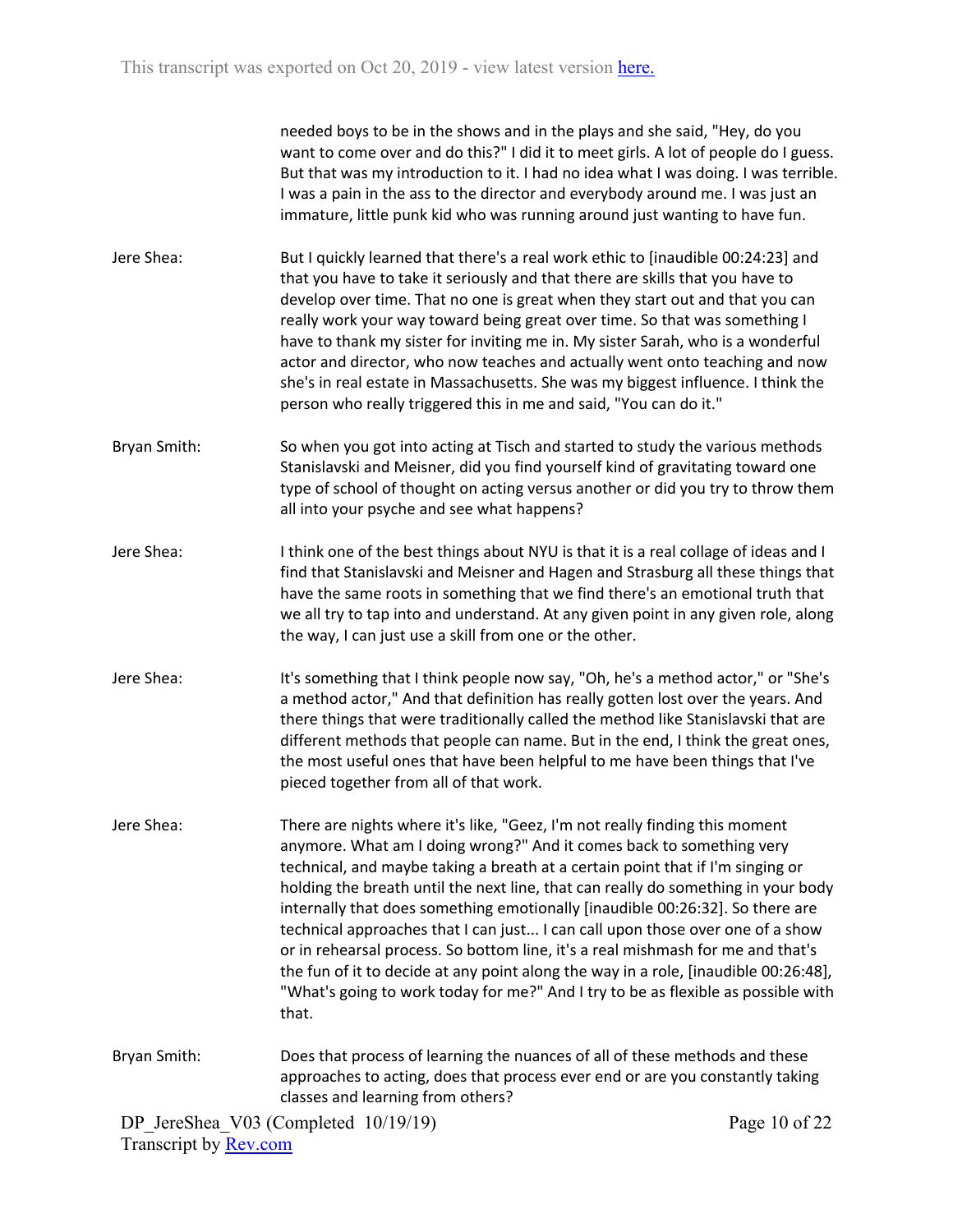| Jere Shea: | It's a lifelong thing and I do a lot of teaching and for me right now that has been<br>sort of the formal classes. The classes that I teach are classes for me because I'm<br>an incubator with usually younger, people college age and sometimes high<br>school age or even younger at times, aspiring actors. I learn from working with<br>them. And I'm supposed to be the teacher, but just seeing them work teaches<br>me so much. My formal training has continued right along the way and anybody<br>who stops learning or feels like they're done and they know how to do this<br>thing, I think they're cutting themselves short, they're selling themselves short<br>and they're missing out on a lifetime of enjoyment. I'm never going to consider<br>myself a great actor because great to me I know there are some wonderful,<br>great actors out there and I'm still working toward it. So yeah, I hope I haven't<br>learned everything that I'm going to learn. I know I haven't learned everything |
|------------|---------------------------------------------------------------------------------------------------------------------------------------------------------------------------------------------------------------------------------------------------------------------------------------------------------------------------------------------------------------------------------------------------------------------------------------------------------------------------------------------------------------------------------------------------------------------------------------------------------------------------------------------------------------------------------------------------------------------------------------------------------------------------------------------------------------------------------------------------------------------------------------------------------------------------------------------------------------------------------------------------------------------|
|            | that I need to learn.                                                                                                                                                                                                                                                                                                                                                                                                                                                                                                                                                                                                                                                                                                                                                                                                                                                                                                                                                                                               |

Bryan Smith: As you may have noticed, there are great resources and advice mentioned in all our episodes, and for many of them, we actually collect all of these resources for you in one easy place, our newsletter. You can go to dreampathpod.com/newsletter to join. It's not fancy, just an email about each week's episode, featured artists and resources to help you on your journey. Thanks. And now back to the interview.

Bryan Smith: Now I'm jumping around a little bit here, but I want to ask you about your experience with, As You Like It, Shakespeare. I'm curious about the language, the Shakespearian language and how easy or difficult it was for you to absorb that material. Because I've read Shakespeare before, I've done it in school and I tell you it is probably the most... I mean, I would probably have an easier time understanding calculus than I would Shakespeare. Just because there's the density and the complexity of the prose, it's just almost insurmountable to me. So how did you approach it and what was your learning curve like?

- Jere Shea: It's been steep the whole time. Right to school, it can be very steep and you want it to be, right? I had a really great guide, Nora Dunphy who was one of a kind actor, who was our Shakespeare-text coach in our... I think it was our second year at NYU. She and Deborah Hecht who was a speech teacher, really informed me about rhythm and meter and breaking it down into those beats, is this that I am [inaudible 00:29:51] and five feet per line, and there's this [inaudible 00:29:54] that happens in every line. You could actually do the whole canon of Shakespeare in this rhythm. And then when that rhythm is intentionally by Shakespeare hundreds of years ago, broken like [inaudible 00:30:05], he throws something in that you must say in a different rhythm.
- Jere Shea: There's something emotional that is happening there. It's like Shakespeare's directing you from the grave. So when you understand from a technical standpoint what's happening with the rhythm in the meter and you give over to that and you don't even understand what you're saying. You will find the emotionality of it. And eventually when you do understand the syntax and the glossary of terms that he has chosen the use in his day, that the vocabulary,

DP JereShea V03 (Completed 10/19/19) Transcript by Rev.com

Page 11 of 22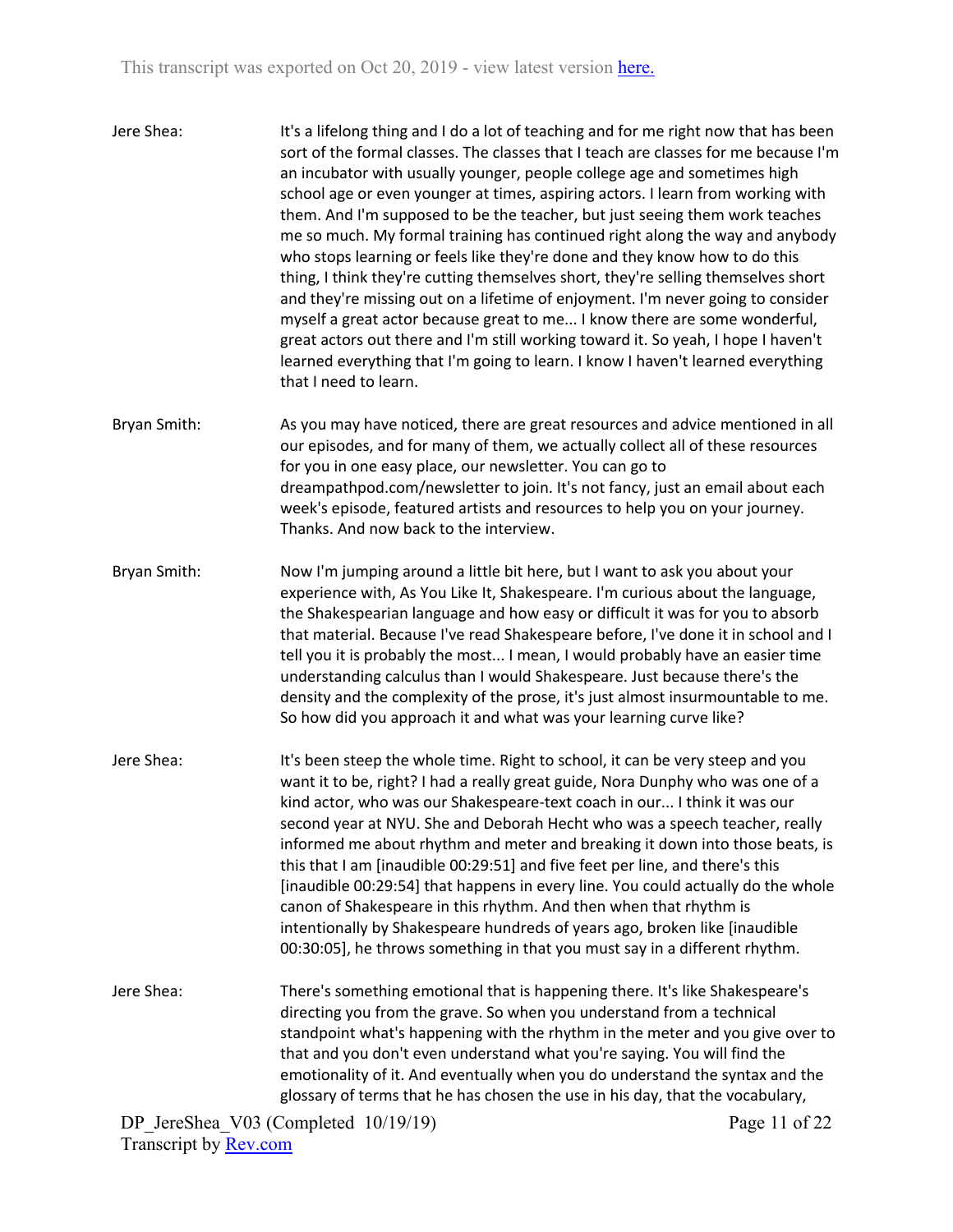when that comes to you, as you keep studying and looking words up and asking your coach and teachers and colleagues and director about it.

- Jere Shea: Those things do eventually come together. And there's this emotional component that is almost dictated by... I would say absolutely dictated by the rhythm and by that writing. There are times when you just can't take a breath until the end of this thought that's happening. Regardless of what is on the page, and that forces something in your body and it's like, "Oh, I'm going to be struggling to finish the end of this line." So what's happening with this character that he is struggling so much here? It's almost like you just give over to William Shakespeare like its music and you sing it in a sense.
- Jere Shea: I find the same thing with Stephen Sondheim that his approach to writing it's so complicated. I think if you approach it just by the ideas and the approach as just purely technically, and you're, you're, you're approaching the meter and the rhyme and you're hitting your marks just technically, you will find where he's getting at in this piece. And then you have to back up and just say, "Okay, now I want to make a choice on top of this and make it my own and that's going to be informed by my life and my emotional life and my sensibilities." Those are things that happen as new layers come to the performance.
- Bryan Smith: So it sounds like you just start by saying the words even if you don't understand the words.
- Jere Shea: Sometimes, yeah. Sometimes it's the case. Over time there are a lot of repeat words and phrases. You get to know when you're reading a lot of Shakespeare for instance, you just get to know the language. It becomes more familiar, it becomes easier with each play that you do. And the syntax of things, the order of words and the length of ideas is another big thing. You realize, "He's not done with this thought yet." The thought is longer than the diversity you're in. Once you recognize that, it's easier to delve in and break it down into acting beats that feel much more natural and contemporary to you.
- Jere Shea: And yet you don't want to reduce it to be like, "Hey..." You're trying to make it like it's David Mamet. It's never going to be that, it's got to be something else. But if you know what you're saying and you understand that and that with all the clues from rhythm and everything else and the context clues from the rest of the story. Once you understand it and you give over to the emotional components of it, I think the audience can really tap into it and they will understand that. I've seen Russian classical theater being done. I've seen Chekhov being done in Moscow and I don't speak a word of Russian. And I felt I knew exactly what was going on. Have an emotional level with that. It can be the same thing.

Bryan Smith: How did you find your way to Russia?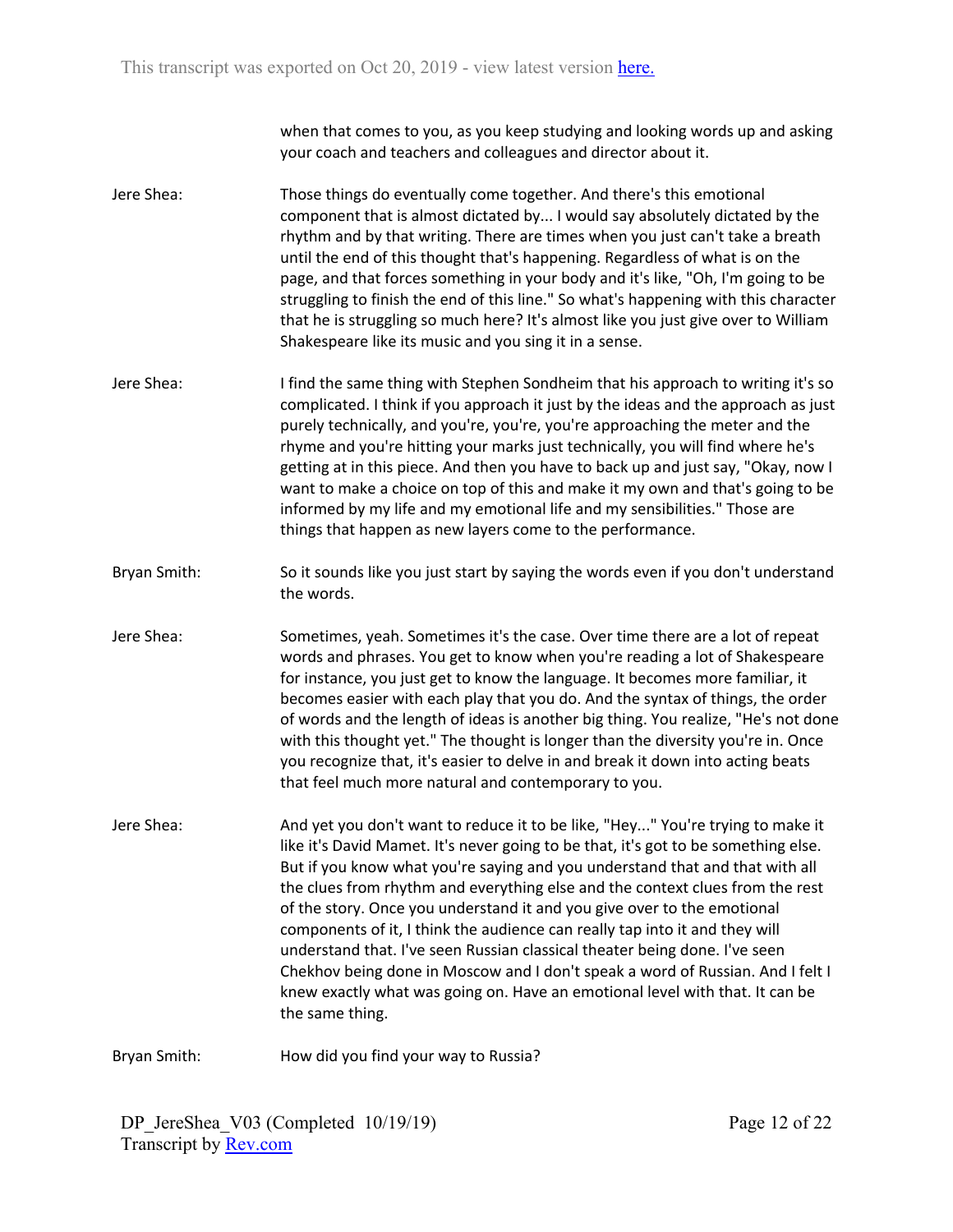| Jere Shea:   | We were really lucky. The year that  It was actually beginning of the third year,<br>I believe, it was at NYU. We did an exchange program with the Moscow art<br>theater. So they had a group of Moldavian students coming over to spend a<br>month and a half at NYU, and at the same time we went to Moscow to<br>Stanislavski's Moscow art theater. It was during a very interesting time when it<br>was just before the fall of the Soviet union. And we didn't even know when we<br>were there that my wife I was just married just a few weeks before I went<br>over there.                                                                              |               |
|--------------|----------------------------------------------------------------------------------------------------------------------------------------------------------------------------------------------------------------------------------------------------------------------------------------------------------------------------------------------------------------------------------------------------------------------------------------------------------------------------------------------------------------------------------------------------------------------------------------------------------------------------------------------------------------|---------------|
| Jere Shea:   | And in '91 we had no idea about the There was a big problem with the gas. A<br>fuel shortage for jet fuel. People weren't even sure we were going to get back<br>into our own country at the end of our trip. There was a coup attempt, all these<br>things were happening and we're running around in the Moscow art theater and<br>doing amazing training with Russians and having a translator try to help us out<br>with what we were supposed to be doing. It was incredible.                                                                                                                                                                             |               |
| Bryan Smith: | You also were in Ireland for a time, right?                                                                                                                                                                                                                                                                                                                                                                                                                                                                                                                                                                                                                    |               |
| Jere Shea:   | Yes. That was during my undergrad days in 1987. I was allowed to travel with a<br>group of Boston College students to the Abby Theater in Dublin. Our program<br>was an Irish literature program with an acting performance component to it.<br>The focus was on OKC and staying in Yates. So we got to do these performances<br>in the peacock stage, which was this little theater in the basement of the Abby<br>Theater, working with some incredible directors and it was such a blast to be in<br>the Homeland as we say, the old squad.                                                                                                                 |               |
| Bryan Smith: | Can you tell us how you made your way into television and film and why you<br>think you chose that path after all the live theater?                                                                                                                                                                                                                                                                                                                                                                                                                                                                                                                            |               |
| Jere Shea:   | Well its something I don't consider myself just a stage actor or just a film<br>television actor. I want to be able to do it all. I always have I've always done a<br>mix of that. I did The things years ago that I was most known for were tended<br>to be on stage. Just because I've got bigger parts on stage like in passion for one.<br>So when you do a Song time musical, you tend to be associated with the musical<br>theater, which again I was surprised and felt really lucky to be able to do that.<br>But that's it. I've always had a yearning to do film and television anyway<br>because I knew that people back home would see that there. |               |
| Jere Shea:   | I have friends and family that weren't able to come to New York to see theater<br>or go out to San Francisco to see me in a show or a play. So I knew that the<br>access was there with movies and TV. So it's something I've always tried to do<br>more and more of as I went along. So, the resurgence of my career. I left for<br>many years and came back, and it happened to be this incredible project, City<br>on a Hill that came my way. And be just valuing how television works. I guess<br>that'll be something I'm known for as well.                                                                                                             |               |
| Bryan Smith: | Yes. So, how did the City on Hill project come to you?                                                                                                                                                                                                                                                                                                                                                                                                                                                                                                                                                                                                         |               |
|              | DP JereShea V03 (Completed 10/19/19)                                                                                                                                                                                                                                                                                                                                                                                                                                                                                                                                                                                                                           | Page 13 of 22 |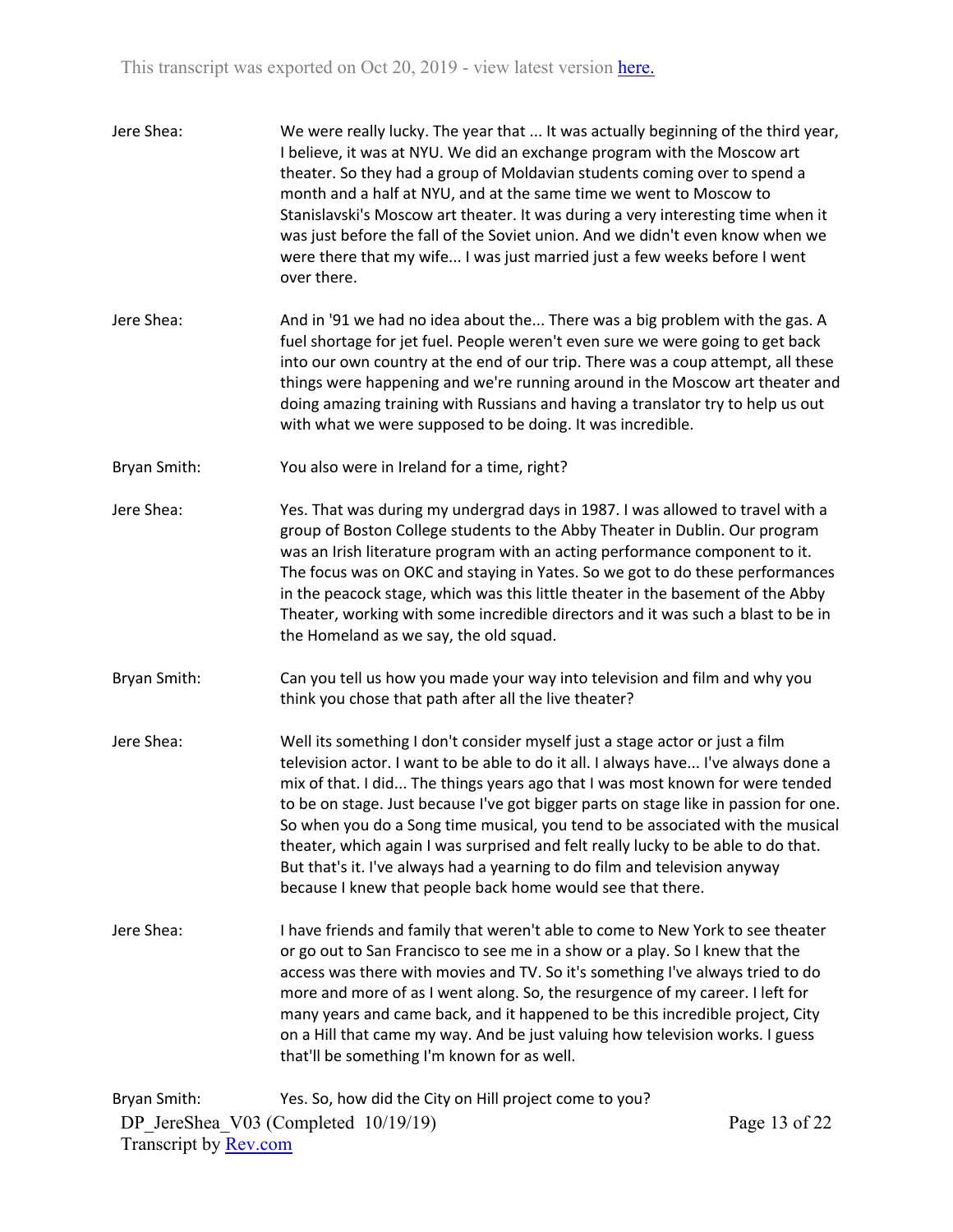| Jere Shea:   | Am I not the luckiest guy? This is one where I was in Boston at my desk. I'd been<br>fundraising for about 12 years for nonprofits and I was in [inaudible 00:36:51]<br>had been in this job for about a year. And acting was the furthest thing from my<br>mind at the time. But an old friend guy grew up with, Jimmy Cummings who was<br>a really wonderful actor, writer and producer. He had a good friend, Chuck<br>McClain, who wrote this pilot, created city on a Hill. And he and Chuck<br>apparently had been speaking about me for this role. Hank Cigna, the state<br>police detective for a while. They asked me to read this thing.                                                                                                                                                                                                                                                      |
|--------------|---------------------------------------------------------------------------------------------------------------------------------------------------------------------------------------------------------------------------------------------------------------------------------------------------------------------------------------------------------------------------------------------------------------------------------------------------------------------------------------------------------------------------------------------------------------------------------------------------------------------------------------------------------------------------------------------------------------------------------------------------------------------------------------------------------------------------------------------------------------------------------------------------------|
| Jere Shea:   | I said, "I'm retired." And I used to say jokingly retired from the business, because<br>I left 20 years before that. And I've got a job. I can't leave the job. And they said,<br>"Keep your job. This will be a part-time gig for you." Every once in a while I'd be<br>like a pick up basketball game, once in a while we'll call you and to do this thing.<br>So, okay part-time job. Okay. I'll read it. And, I read it that night and I have to<br>say and I've said many times, it's easily one of the best things I've ever read. And<br>I'm saying play movie script teleplay whatever. It's just the dialogue, the story,<br>the way it moves though the honesty and the authenticity was all there. And the<br>role itself was just one that just, I felt would fit like a glove. I put it away because<br>I said no, and I don't know if anybody's actually really going to call me on this. |
| Jere Shea:   | It was a month later, a casting director finally called and said, "Hey, can you<br>come in?" And it was a Friday afternoon, "Can you come in on Monday<br>morning?" And read for this thing. And, I can't do it Monday morning [inaudible<br>00:38:19] meetings and cannot do it late in the day? I went on Monday night<br>and went on tape for them. And I realized over the weekend I went to sit down<br>and learn the lines for this things. And they were in my head from the first read<br>though the lines, it was pretty extensive dialog and four scenes. For some<br>reason this role was just in my head where I read it once the dialogue was so<br>sticky and so fun that it just stayed in my noggin. And I just really sort of was<br>able to find it.                                                                                                                                  |
| Jere Shea:   | I guess they liked what they saw because they made it. They cast me in it and<br>they said "Jim, do you have an agent?" And I say, "Well I can, I know I can call<br>someone that I used to work with." And my agents My old agent agreed to<br>sort of represent me on it because they, they weren't making a series regular,<br>which was a surprise to everybody.                                                                                                                                                                                                                                                                                                                                                                                                                                                                                                                                    |
| Bryan Smith: | Oh, so it didn't start as a series regular?                                                                                                                                                                                                                                                                                                                                                                                                                                                                                                                                                                                                                                                                                                                                                                                                                                                             |
| Jere Shea:   | No, it was going to be recurring role. Every once in a while like I said, it was<br>going to be part-time gig, it was going to shoot in Boston. I was going to keep<br>my day job and working around my work schedule like they said. And in<br>suddenly it was not that as a series regular and it was assigned for several years.<br>As is typical five, six seasons. For most people going into these projects, you<br>never know if they going to get picked up. It doesn't mean you get the work. It<br>means that they have the option to use you or not use you if you As long as<br>the work is continuous for that length of time.                                                                                                                                                                                                                                                             |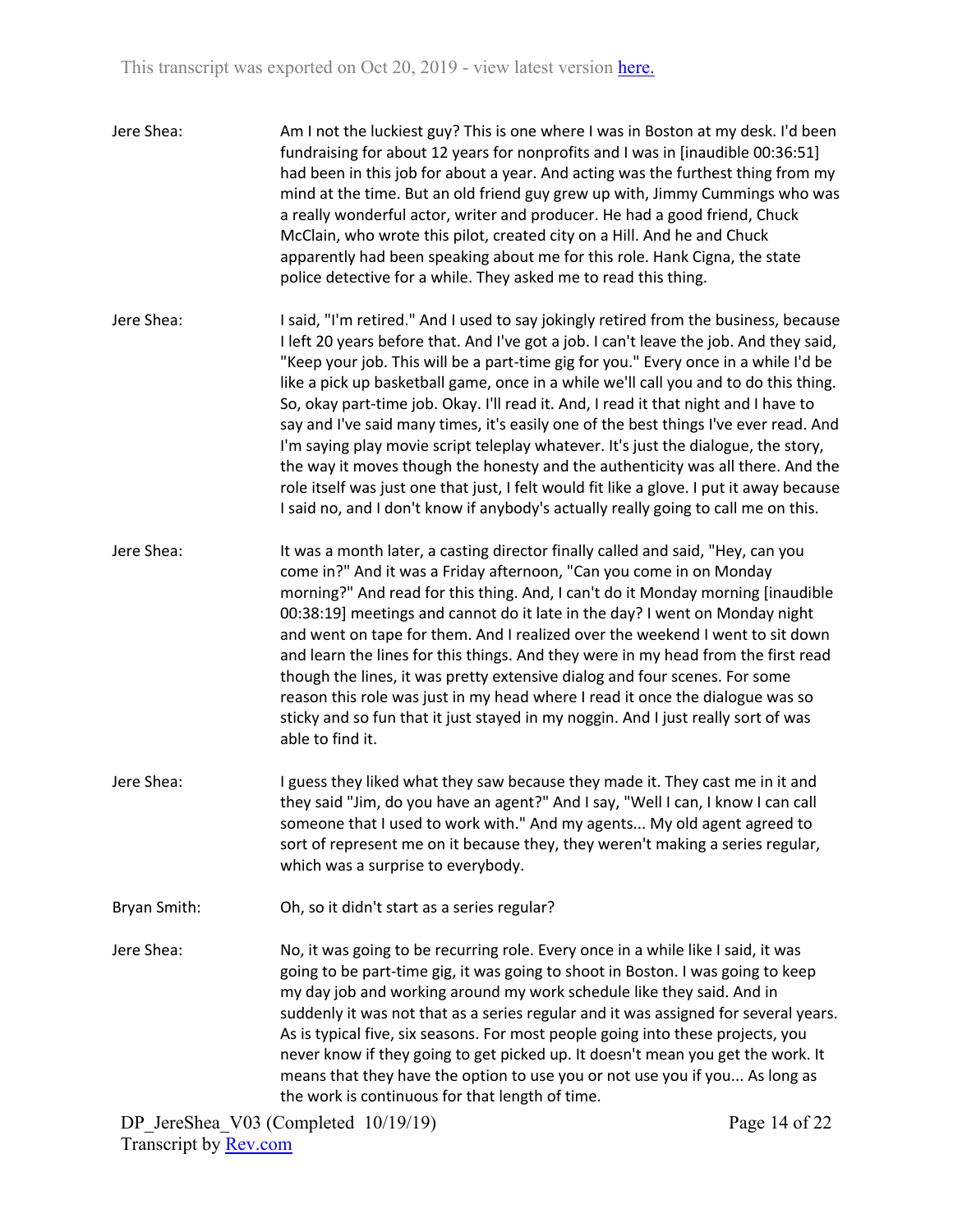| Jere Shea:   | So yes, it was a big step. And, I realized that I My kids were older and I had left<br>the business to be able to raise my kids and be a husband and my kids are older<br>and my wife was very supportive of the idea. And how could I turn this<br>opportunity down? Ben Affleck, Matt Damon, Kevin Bacon, Elvis Hodge<br>incredible group of people. Tom Fontana wound up being the show runner was<br>an amazing guy. I put him up there. He would probably hate me for this, but I'll<br>say he for me, he's up there with Stephen Sondheim in the television is such an<br>incredible writer and storyteller.                                                                                                                                                                                                                                                                                                                     |
|--------------|----------------------------------------------------------------------------------------------------------------------------------------------------------------------------------------------------------------------------------------------------------------------------------------------------------------------------------------------------------------------------------------------------------------------------------------------------------------------------------------------------------------------------------------------------------------------------------------------------------------------------------------------------------------------------------------------------------------------------------------------------------------------------------------------------------------------------------------------------------------------------------------------------------------------------------------|
| Bryan Smith: | He's a legend. Yeah.                                                                                                                                                                                                                                                                                                                                                                                                                                                                                                                                                                                                                                                                                                                                                                                                                                                                                                                   |
| Jere Shea:   | Absolutely. And Chuck McClain is a guy who that people didn't really know<br>before this. And he will be thought of the same way when you see the work that<br>he does and is capable of doing.                                                                                                                                                                                                                                                                                                                                                                                                                                                                                                                                                                                                                                                                                                                                        |
| Bryan Smith: | So you were basically retired from acting, it sounds like at the time that you had<br>this role.                                                                                                                                                                                                                                                                                                                                                                                                                                                                                                                                                                                                                                                                                                                                                                                                                                       |
| Jere Shea:   | Yes, I Back in 98 I had come off, I think it was my second extensive trip away<br>from home. When you I was doing theater. I was doing a theater piece out in<br>San Francisco. And I came home after three and a half, four months and my kids<br>were three years old and they were born right at the very beginning of the run<br>of passion. Just after the Tony awards. And I They were just these toddlers.<br>My wife will let the kids stay up the twins and they were in the pajamas at 10<br>o'clock at night. The car dropped me off and I put my luggage down, my guitar<br>down, and they were just giving him a hug and they said, "Daddy, you're going<br>to stay over?" And they thought it was no, I no longer lived.                                                                                                                                                                                                 |
| Bryan Smith: | Oh my goodness.                                                                                                                                                                                                                                                                                                                                                                                                                                                                                                                                                                                                                                                                                                                                                                                                                                                                                                                        |
| Jere Shea:   | And I realized of course, how could they not see it that way? And I said, "No, this<br>is, I live with you and I'm not going to leave you again." And I promised them, I<br>promised myself and my wife that I would work it around being home. And if I<br>couldn't, I wouldn't do it at all. And then very quickly, I realized there's just so<br>much out of town that if I want to give them everything that they need<br>financially, that I would need to make changes. If I could have made my living in<br>the business and stay in one city, I would have done that. But the more success<br>you have, the less you see your family. I think that's just the way it goes in the<br>business. At least, that was the way it was from me. And I was no longer willing<br>to allow them to sacrifice that. They deserve to have a father and my wife<br>deserves to have a husband who was home and a full partner in this life. |
| Bryan Smith: | Yeah. How difficult of a decision was that after being nominated for a Tony? And<br>also being a film actor? I think you had just acted in Southie by that point, which<br>one won an award at Siff in Seattle and yeah-                                                                                                                                                                                                                                                                                                                                                                                                                                                                                                                                                                                                                                                                                                               |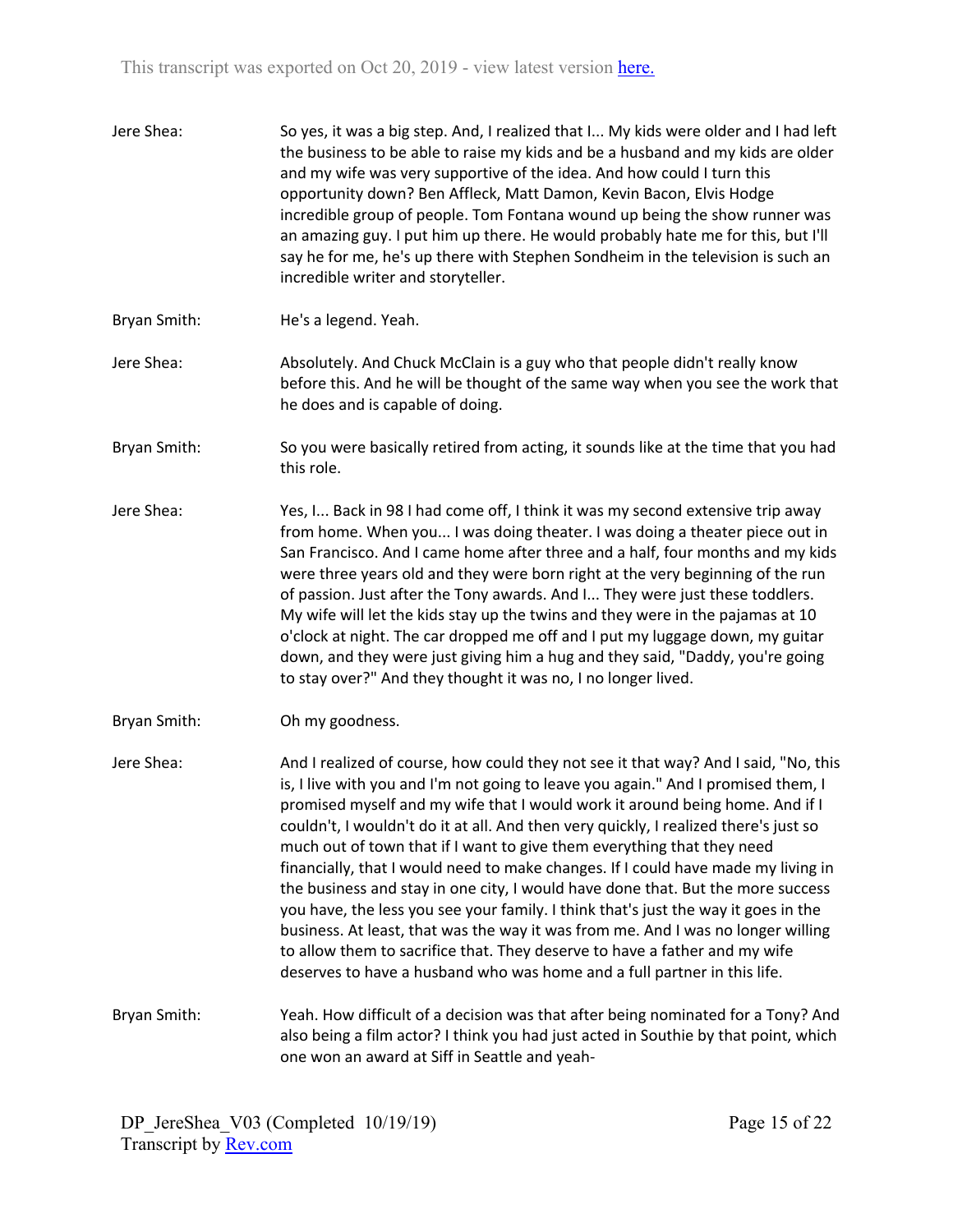| Jere Shea:   | It was a difficult one, but I It was it seemed like a no brainer to me. That said,<br>In a way, I In all candor, it's like cutting off a limb sometimes, but it has to<br>happen. It can still As hard as it was to let this go, it was an easy decision for<br>me when I knew what the downside of it was if I have to choose between<br>making a living, doing something that I love and being home with my wife and<br>children, to me it was just a simple one. And I have never regretted that. Deep<br>down I knew that if I ever did go back and sort of my quiet little fantasy of doing<br>that someday, I knew it'd be around the age I am now. And in my fifties, and I<br>knew it'd be a role that speaks to me and that I could really do something with<br>like the one I was giving hang signal sitting on a Hill. So, that's how fortunate I<br>feel that it just kind of happened the way I fantasized in the right time. |
|--------------|--------------------------------------------------------------------------------------------------------------------------------------------------------------------------------------------------------------------------------------------------------------------------------------------------------------------------------------------------------------------------------------------------------------------------------------------------------------------------------------------------------------------------------------------------------------------------------------------------------------------------------------------------------------------------------------------------------------------------------------------------------------------------------------------------------------------------------------------------------------------------------------------------------------------------------------------|
| Bryan Smith: | What a way to come back in a series like this? I mean talk about larger than life<br>character, Jackie Rohrer played by Kevin Bacon. And just surrounded by<br>incredible actors. I mean everybody in that show, the writing in the city itself<br>was a character. I thought.                                                                                                                                                                                                                                                                                                                                                                                                                                                                                                                                                                                                                                                             |
| Jere Shea:   | It is and I'd be interested to know it's filmed in New York. That was the other big<br>surprise. Eventually when everyone was on board, they realized we really need<br>to do this in New York. The pilot was filmed in Boston and already everyone in<br>the show really understood their role and how being a Bostonian informed their<br>lives and their dialect and everything else. What a cast?                                                                                                                                                                                                                                                                                                                                                                                                                                                                                                                                      |
| Jere Shea:   | Everyone just brought a real authenticity regardless of they were even from the<br>United States or not. We had at least two people that were not Joe Hennessy<br>and Mark O'Brien are Canadian. But they really tapped into it and ultimately we<br>did have the show. The producer decided that they really needed to find places<br>that looked like Boston in 1992. And it was easier to find those places and places<br>like Staten Island and the studios in Brooklyn and also in Yonkers and places<br>around Manhattan. Boston has changed so much as really hard to find<br>consistent locations. Just still look the same.                                                                                                                                                                                                                                                                                                       |
| Bryan Smith: | Yeah. As you watched the show, or you were in the show and seeing it develop,<br>did it resonate with you because you basically grew up in that same era in the<br>Boston area?                                                                                                                                                                                                                                                                                                                                                                                                                                                                                                                                                                                                                                                                                                                                                            |
| Jere Shea:   | Yeah. I've told Chuck this multiple times. It was as if someone took and I'm<br>not, I don't mean to apply that I was involved with any of the storyline was from<br>my life. And certainly is not-                                                                                                                                                                                                                                                                                                                                                                                                                                                                                                                                                                                                                                                                                                                                        |
| Bryan Smith: | I hope not sure.                                                                                                                                                                                                                                                                                                                                                                                                                                                                                                                                                                                                                                                                                                                                                                                                                                                                                                                           |
| Jere Shea:   | it's from other peoples. That said, it was like my life was put into a blender<br>and mulched up and just blown up into the air and came down. And this thing<br>was built by the just in terms of the colors, the language, the way people relate<br>to one another. The F bombs that you throw at each other, you F you and this                                                                                                                                                                                                                                                                                                                                                                                                                                                                                                                                                                                                         |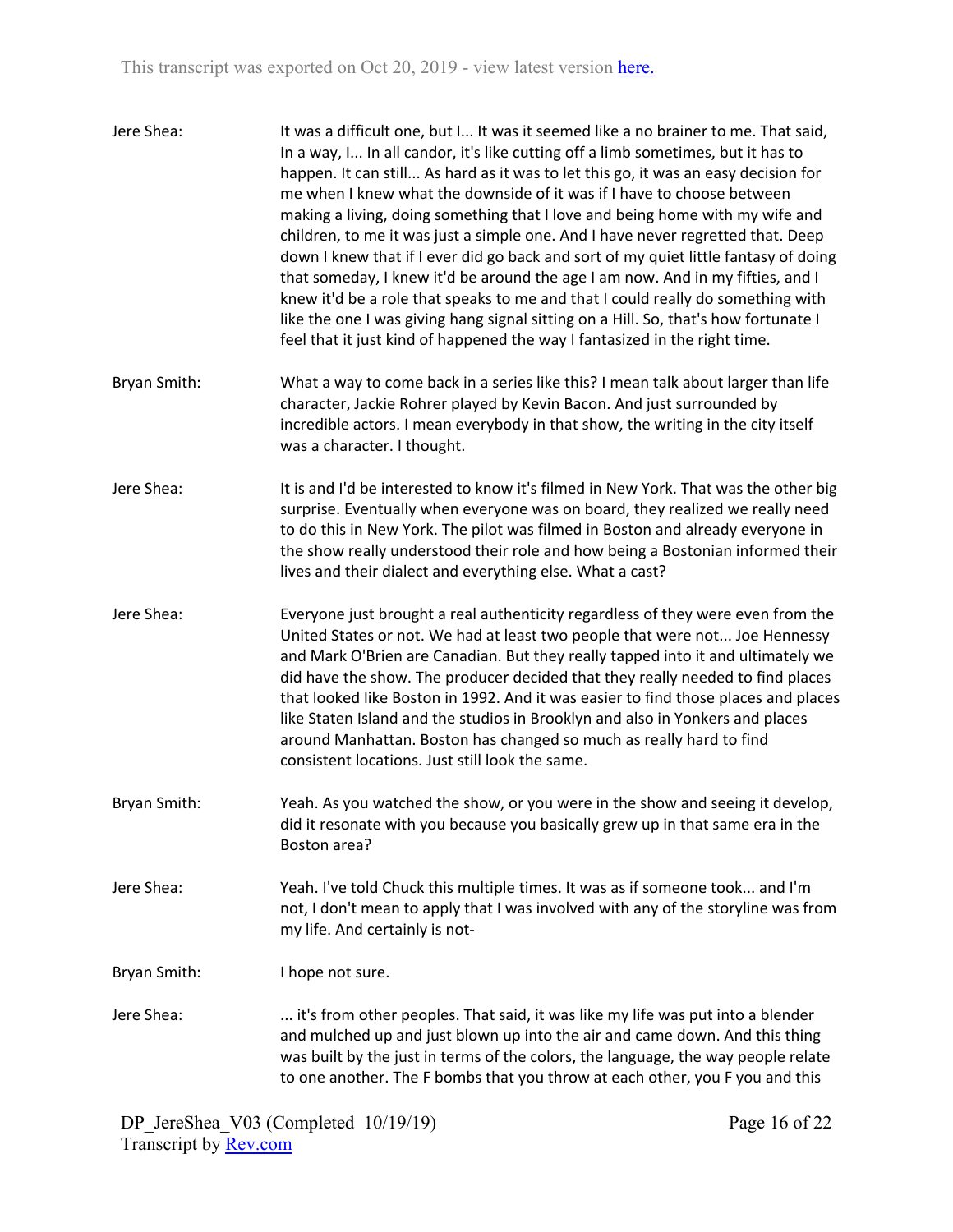and that. The way people talk even when they love each other is so different from other neighborhoods in this country.

- Jere Shea: And that's because Chuck McLean is a Bostonian. He grew up in Quinsy, which is, I guess you call it a suburb of Boston. It's almost another neighborhood in Boston. And the life that he led a life that his family led really influenced him. Again, I'm not implying that he... There is criminals in his background either, but he understood the language and the tone and he understood Boston. He's a real historian himself. So we both came from that same neighborhood. And I think because of that, I was fortunate that the writers placed a lot of trust in me to kind of bring an authentic character to the screen.
- Bryan Smith: Yes. It's interesting. It's really interesting to hear the dialect of that part of the country. I've never even been to Boston, but [crosstalk 00:46:24] Oh man, I'd love to. But to hear somebody say in the Northwest, Pacific Northwest where I'm from, if someone says, "Go fuck yourself." It pretty much means one thing, go fuck yourself. But in Boston, go fuck yourself, it can actually be a term of endearment.
- Jere Shea: It absolutely is. It often, and often it isn't. And maybe more often isn't, but when you know it's all context. And people are rough with each other because they know they can be and then they... I know that you know. It's a non spoken thing. We are buddies is what we're going to do it.
- Bryan Smith: Right. Did you find when you were in the same room with Kevin Bacon that-Because his character was so just out there and over the top that you had to make sure that you didn't get run over basically in terms of the acting or how do you balance that and manage that type of energy in a room with someone like Kevin Bacon?
- Jere Shea: I think people have described it as larger than life. I would say, I wouldn't describe it as is Kevin's performance or that character. I think I know what you're saying, but his work in the show is over the top at all. But because I know people in my life, in my... Even with my own family and friends, people I grew up with. Fathers of my friends, everything else that we're this way, we're that colorful, we're that big, we're that audacious and crass. It's. It was, to me, it was very natural that I would have to deal with someone just like him. I never make it about... And I know that Kevin doesn't either like a competition or worry about, G, I'm going to get run over in this one. I just respond to whatever is there and I try to stay true to what my intentions are, what my character's feeling and doing. What's going on inside of me.
- Jere Shea: And we just sort of let the sparks fly. And let the people behind the camera worry about G scaling [inaudible 00:48:26] back or pumping this thing up and telling a story. We just tell it from our vantage point. It was always a real collaboration. If someone gives me a real fast ball, I've got to get out of the way or catch it and you return it or hit it over the fence. So we all just sort of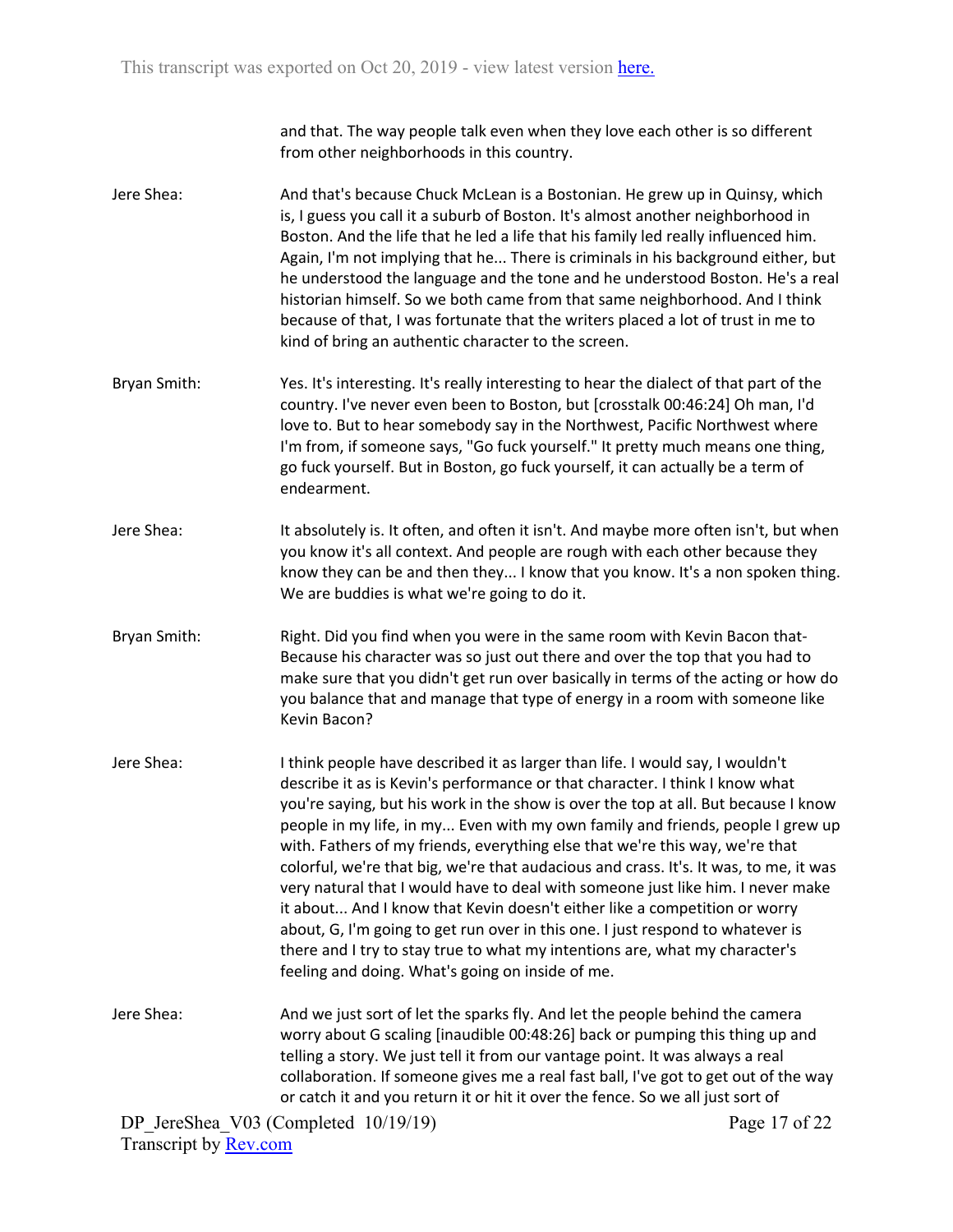responded to each other and I think it ultimately lifted the show in a really wonderful way. This cast is one of the best I've ever worked with.

- Jere Shea: Kevin Dunn they have people like James Remar, Kevin Dunn, Cathy Moriarty, Sarah Shah, in this thing. And she's basically a regular on the show. She is a regular on the show and she's still listed as a recurring role, but she was in nine out of 10 episodes. Like I was.
- Bryan Smith: She was great.
- Jere Shea: She was [inaudible 00:49:14]. She's unbelievable. To have those people there. Kevin described as, she uses a real murderer's role, look at everybody in this cast. Look what they're doing with the thing. And that's a great way of saying it. Every person brought it, brought a-game to this production.
- Bryan Smith: Yeah. One thing that I am still struck by to this day even though it's been a long time since the Soprano's and The Wire hit the scene. But those were obviously game changers on television. And then, and [inaudible 00:49:44] changed the whole landscape of TV and what it could do. But look what's happening in City on a Hill is another example of long form, season long character arcs that just pull you in and you start, just like with Tony soprano, you're sympathizing with someone you should not be. And all of a sudden, you're rooting for Jackie Roar. And you should be rooting for Hank and not Jackie, but...
- Jere Shea: And it can, really root for everybody. Anyone's [inaudible 00:50:17]. You're looking at people like Jonathan Tucker, amazing actor as well. Mark O'Brian, these... You're not playing great guys, but you get to understand them in a way that not a lot of productions can do. You linger on them, you follow them home and understand why they make the decisions they do. And then you can judge it yourself. You can judge yourself Brian, if you should be or shouldn't be rooting for these guys. I like to think there's a character for everybody to identify with. And not everyone is an angel and no one's perfect. Hank isn't perfect. He makes his mistakes and everybody's flawed. And that's the fun of it. There's no sort of Hollywood treatment of these characters. They get really ugly. They say nasty, horrible things to each other about each other. They slander people, they attack people and they hate people for based on skin color and everything else. But it's all there and all its ugliness. And somehow there's a humanity in every one of these characters. And that's a credit to an incredible writing team.

Bryan Smith: Yeah

Jere Shea: From Chuck to Tom to Michelle McPhee, who was an amazing new journalist in Boston who writes bestselling books and crime books. She was brought in to write. There are just so many great people involved with the writing that we just sort of took that writing and rode it. We just rode it in.

DP JereShea V03 (Completed 10/19/19) Transcript by Rev.com Bryan Smith: So what are you... How old are your kids now, by the way?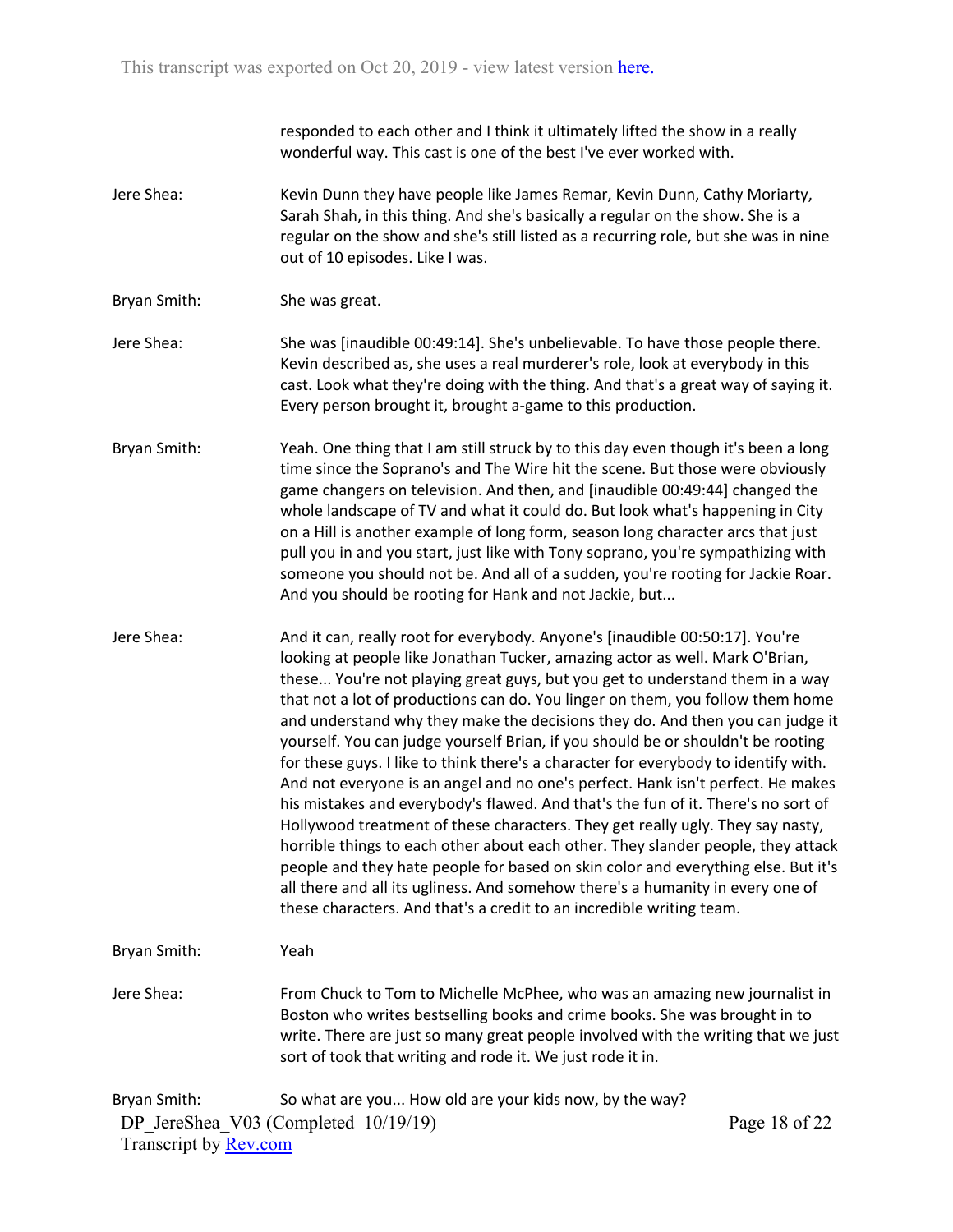| Jere Shea:   | They're 25.                                                                                                                                                                                                                                                                                                                                                                                                                                                                                                                                                                                                                                                                                                                                                                                                                                                                                                                                            |
|--------------|--------------------------------------------------------------------------------------------------------------------------------------------------------------------------------------------------------------------------------------------------------------------------------------------------------------------------------------------------------------------------------------------------------------------------------------------------------------------------------------------------------------------------------------------------------------------------------------------------------------------------------------------------------------------------------------------------------------------------------------------------------------------------------------------------------------------------------------------------------------------------------------------------------------------------------------------------------|
| Bryan Smith: | So you have a girl and a boy?                                                                                                                                                                                                                                                                                                                                                                                                                                                                                                                                                                                                                                                                                                                                                                                                                                                                                                                          |
| New Speaker: | Twins?                                                                                                                                                                                                                                                                                                                                                                                                                                                                                                                                                                                                                                                                                                                                                                                                                                                                                                                                                 |
| Jere Shea:   | Yeah. I do. Yes, they're twins.                                                                                                                                                                                                                                                                                                                                                                                                                                                                                                                                                                                                                                                                                                                                                                                                                                                                                                                        |
| Bryan Smith: | Okay. And so are they in the arts?                                                                                                                                                                                                                                                                                                                                                                                                                                                                                                                                                                                                                                                                                                                                                                                                                                                                                                                     |
| Jere Shea:   | They're not. They're both really They are art lovers. They love music. They love<br>story. They love film TV. They weren't exposed to a lot of acting. It wasn't a<br>showbiz family by any stretch. I left the business at a time that they barely<br>remembered seeing me in something when they were three. And we just<br>brought them there just so that maybe remember me on stage, because I<br>probably wouldn't go back.                                                                                                                                                                                                                                                                                                                                                                                                                                                                                                                      |
| Jere Shea:   | But so they didn't grow up around the business. And they're not Hollywood kids.<br>So I think that's a pretty good thing for us. They grew up around family and<br>But they do both play music. My daughter writes music. My son actually does<br>too once in a while, but my daughter writes and she sings, he plays guitar, she<br>plays piano and guitar. So they love the arts, but they chose not to make it their<br>thing. The thing that they can do for a living. They do other things and very self<br>contented on. They don't seek the limelight. In fact, they shun the limelight.<br>They don't like a lot of attention. I think most actors I think ironically don't like<br>the limelight. Some do. And there's nothing wrong with that too, but I know so<br>many shy actors. I always have to set the call people and saying, "No, we don't<br>necessarily like public speaking." That kind of thing.                                |
| Bryan Smith: | So was that as a parent were you kind of relieved in hindsight that they did not<br>try to forge a path into theater or film?                                                                                                                                                                                                                                                                                                                                                                                                                                                                                                                                                                                                                                                                                                                                                                                                                          |
| Jere Shea:   | There've been times where I had been relieved. Yes. it is not an easy life. It is a<br>grind and I speak with parents of aspiring actors all the time. And, every once in<br>a while I still coach when I have time. It is a difficult life and you have to make<br>your self happy in and around that so that you can actually pursue it and sustain<br>a life in the theater or on film TV. But, so I have been relieved from time to time<br>that they didn't choose that path. But that said I would have been proud and<br>happy for them if they decided to really go forward. And I would have just said if<br>either one of them would come up to me in high school or into college and said,<br>"I want to do this." I would say, "Do it, but don't do it halfway. Just don't bother<br>if you're not going to go all in for it. And really go for it, because there are too<br>many great people who live and breathe it and need to do it." |
| Bryan Smith: | Yeah. You're not going to set yourself apart if you're halfway in.\                                                                                                                                                                                                                                                                                                                                                                                                                                                                                                                                                                                                                                                                                                                                                                                                                                                                                    |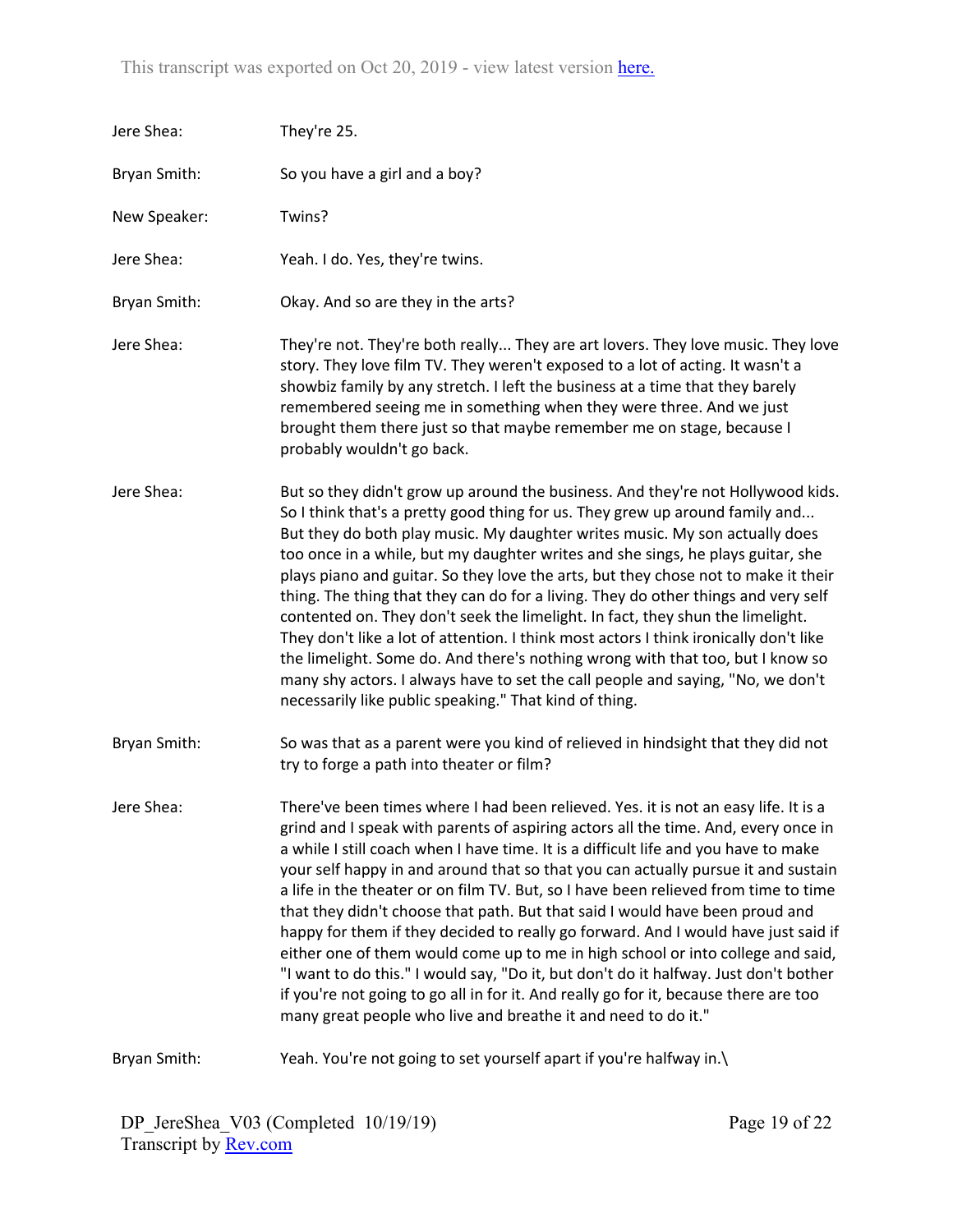- Jere Shea: Right. Yes. The work is too hard and life is too hard to do... To attempt to make it a part-time job or an advocation. It's gotta be a real vocation.
- Bryan Smith: So, has City on a Hill and your role in that show opened up other opportunities for you that provide other acting roles and opportunities?
- Jere Shea: I have discovered that television is a very powerful thing. The nice thing about as in one night more eyeballs will be on your work. You'd be more visible than you may have been in five years of doing theater. [inaudible 00:54:55] looks who am I caring in decades of doing theater. It's a big thing. It's international. The numbers are huge. I think it was three and a half million per episode. The average three and a half to 4 million viewers per episode. I could be way off on that. But there's a lot of people looking at your work.
- Jere Shea: So yes, it just naturally is one of those things where over time I've seen that play out. I'm getting meetings that I wouldn't have expected 20 years ago. Getting the quality of the roles, that the size of the roles in film and television particularly have increased. Stage is something that people knew me from any way. But I do love this on camera stuff. I love the minutiae of it. I love being able to get it right and reshaping it, take to take all that stuff.
- Jere Shea: So that's really exciting for me to have these opportunities to discuss projects and to take on little jobs that, that not only feed my family, but feed me as an artist. And I was able to most recently do a really cool episode of a show called Blue Bloods on CBS comes out on October 18th. At a lot of work with Donny Walberg. He and I did Selfie together 22 years ago. It's kind of nice, a little mini reunion with Donnie. He was a great guy, wonderful actor, and a great leader on set too. We had a ball doing this episode. So those are little things that just suddenly drop in your lap that make this whole thing really fun and exciting and I intend to do more as much as I can.
- Bryan Smith: I see on your IMDB that you appeared with Charlie Hunnam on Jungle Land?
- Jere Shea: Yes. It's a film that is... I believe they must've finished post-production by now. Max Winkler, Henry Winkler son is a really talented director and a lovely guy too. I was asked to do this. It's sort of a buddy film or two or three people go across country and this very intense storyline. And they meet a list of characters. There we also do these cameos in. So, it was a really fun little turn and it... I haven't seen it yet. It was really, it's very dark, very fun, funny and warm and moving really unique script that I'm dying to see. I think it's probably going to make the festival circuit this year.
- Bryan Smith: Wow. Yes, that's interesting to hear that you acted in a film that you haven't seen. It's just odd to think about this.
- DP JereShea V03 (Completed 10/19/19) Transcript by Rev.com Page 20 of 22 Jere Shea: Yes. It's just not the timing of it. Depending on the budget, you can get things out very quickly. And this was when I actually, I had filmed before I started and I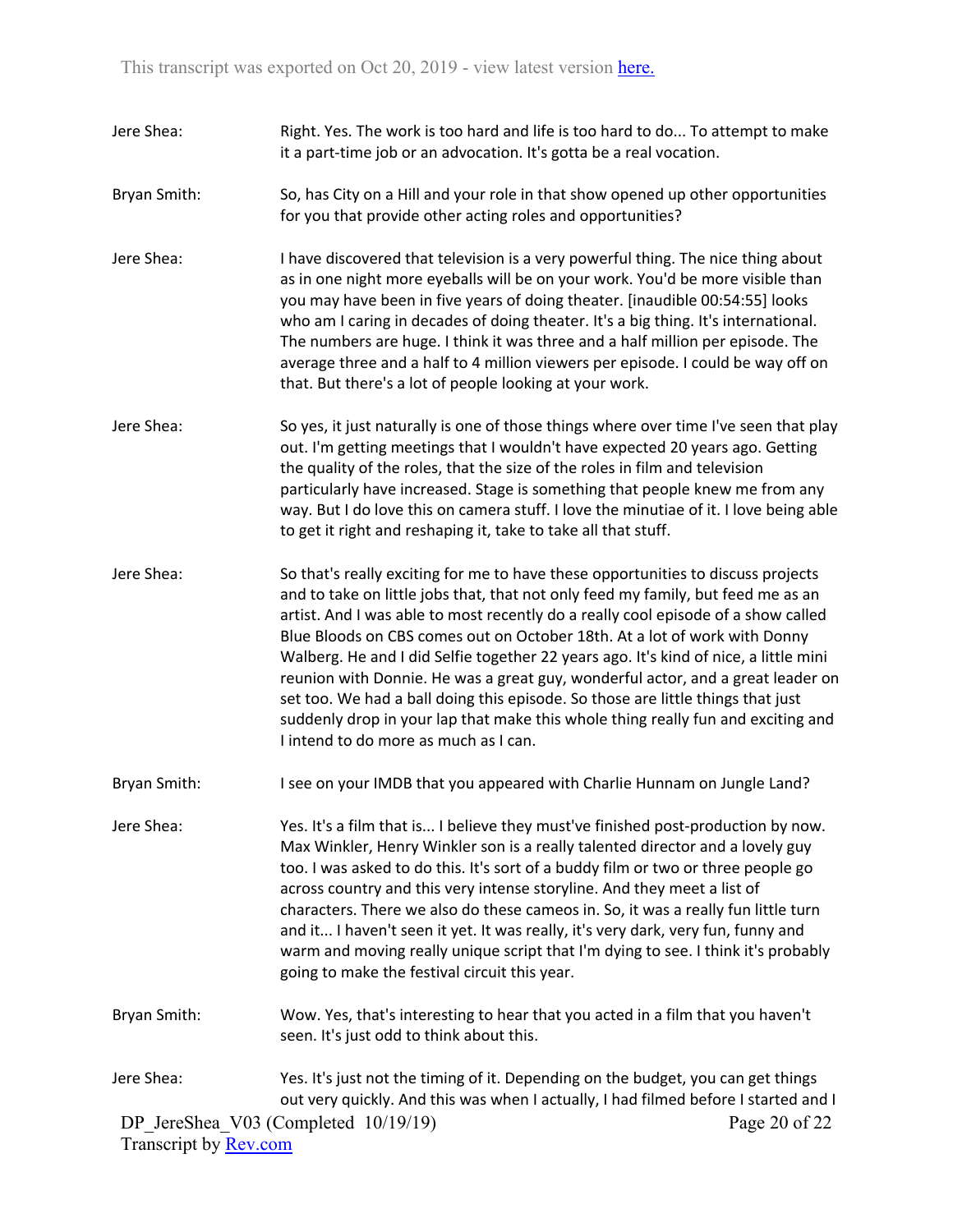was cast and was sort of waiting to start production on the City on a Hill. It was the fall before the winter we shot the city on a Hill. So it's one that just... Is in, films just to take a little bit longer to get out there and they wanted to put it out in the right time.

Bryan Smith: So jungle land did not come to you because of city on a Hill that happened beforehand then?

- Jere Shea: Yes, it happened. Well, it happened before production. I was cast in sitting Hill. We had shot the pilot, come to think of it a year or over a year ago, a year and a half ago. And then we're waiting for it to... We got picked up for season one of City on a Hill. But before we started filming this, I fit this small role, very small role in a nice cameo in this film that fall before we started into the rest of the season.
- Bryan Smith: As you look back on your career, starting with Shakespeare and going all the way through Broadway and TV and film and retirement, and now being brought out of retirement to act again. Do you think about anything that you would've done differently if you could go back in time?
- Jere Shea: Yes, that's another great question. I think the big decisions I made, I know I did pretty well. That not said, I don't have regrets about things, the big decisions, number one, to go into the business. I know I needed to do that and I knew I needed to leave to be a family man. Those are things I would never do over. I wouldn't give up those years on stage, on camera 20, 25 years ago for anything. The support of my wife and my family. And now I have the support of my wife, my family, my kids as I returned to it. And so it's something that was sort of perfect for me.
- Jere Shea: Along the way I think I would've worried less about career and just really allowed myself to enjoy the moments especially early on now I just, I love every day that I get to do this job. But then I worried about, "Gee, am I doing enough to move myself forward in my career? Is this the right role for me?" And I would turn down auditions or little jobs along the way that would sort of, I don't know.
- Jere Shea: I think that I worried about the equality and in the end It's like, "You know what, I've seen really kind of shaky scripts turn into something really fun." I think I probably would have said yes more and no less. I think yes is a really powerful word. I had a friend who used to say to me, "Don't be afraid to say no. It's a very powerful word." And he's a very successful actor. Friend who had advised me in this way. And I took that to heart and I said no to a few things and not that they became big star making things, but I just probably would've had fun and learn from those. But I find now I'm at a point in my life where yes is a much more exciting thing. Take the risk, do something, worry about it later. If you're doing it for the right reason, Jimmy, you would be able to do a great job on that. You feel like you're going to be able to bring yourself to it, fully say yes and do it.